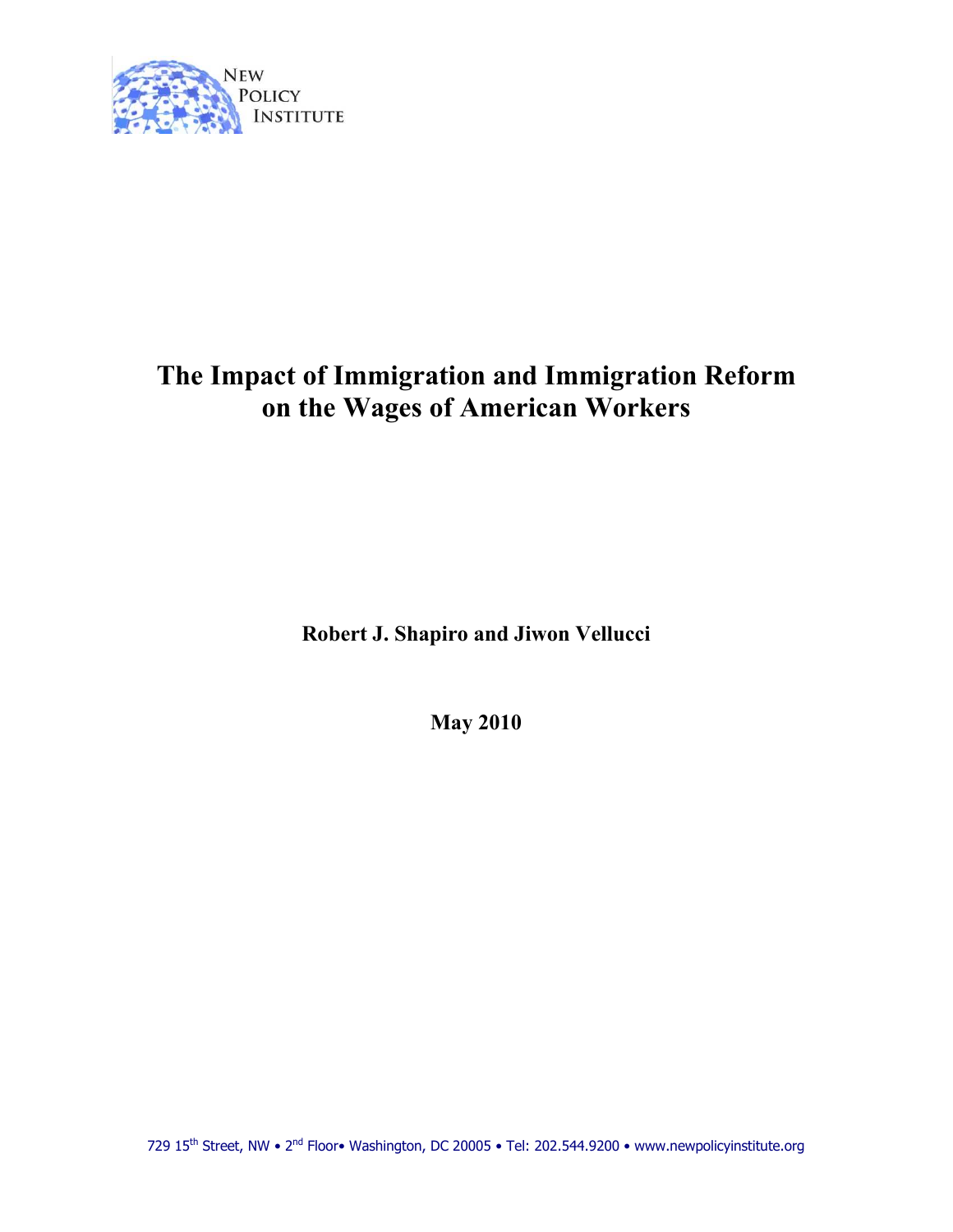# **The Impact of Immigration and Immigration Reform on the Wages of American Workers**

### **Robert Shapiro and Jiwon Vellucci**

#### *Executive Summary*

As the debate on comprehensive immigration reform has been rejoined, alarming amounts of misinformation are being presented as facts. This report corrects some of this misinformation by reviewing the empirical evidence and evaluating the real economic effects of the recent waves of immigrants into the United States by analyzing the role of immigrants in our labor markets and economy.

This report presents an accurate portrait of our immigrant population, dispels misconceptions about undocumented immigrants, and reviews the evidence and analysis regarding the wage and other economic effects of both immigration and reforms to provide undocumented immigrants a path to legal status.

- **Immigration Population Demographics:** More than one-third of recent immigrants come from Asia and Europe, while less than 57 percent come from Mexico and Latin America. A substantially larger share of immigrants than native-born Americans lack a high school diploma; but roughly equal shares of both groups -- between 28 percent and 30 percent – hold college or graduate degrees, and more than half of immigrants from Asia are college-educated or better.
- **Misconceptions about Undocumented Immigrants:** Two-thirds of immigrants are naturalized citizens or legal permanent resident aliens, 4 percent have legal status as temporary migrants, and 30 percent are undocumented. While undocumented male immigrants are generally low-skilled, they also have the highest labor participation rates in the nation: Among men age 18 to 64 years, 94 percent of undocumented immigrants work or actively seek work, compared to 83 percent of native-born Americans, and 85 percent of immigrants with legal status.
- **Economic Analysis on the Impact of Immigration on Wages:** A careful review shows that high levels of immigration have not slowed overall wage gains by average, native-born American workers. Most studies suggest that recent waves of new immigrants are associated with increases in the average wage of native-born Americans in the short-run and with even larger increases in the long term as capital investment rises to take account of the larger number of workers.
- **The Wage Impact of Reforms to Provide a Path to Legal Status for Undocumented Immigrants:** The largest effects of such reforms would be felt by immigrants themselves: After the 1986 immigration reforms, wages rose by 6 percent to 15 percent for previously-undocumented male immigrants and by 21 percent for previously-undocumented female immigrants. Those reforms also increased wages of previously legal immigrants. Research also suggests that those reforms led to modest wage gains by native-born Americans.
- **Other Economic Effects of Immigration:** Studies have found that immigrants are 30 percent more likely to start new businesses than native-born Americans; and even immigrants without high school diplomas, who account for 31 percent of all immigrants, comprise 27 percent of immigrant business owners. Various analyses of the fiscal effects of immigration have produced mixed results on the state and local levels; but studies show that immigrants have a net positive effect on the federal budget. Moreover, immigration reform would enhance these positive fiscal effects by indirectly raising the taxable incomes of immigrants and others.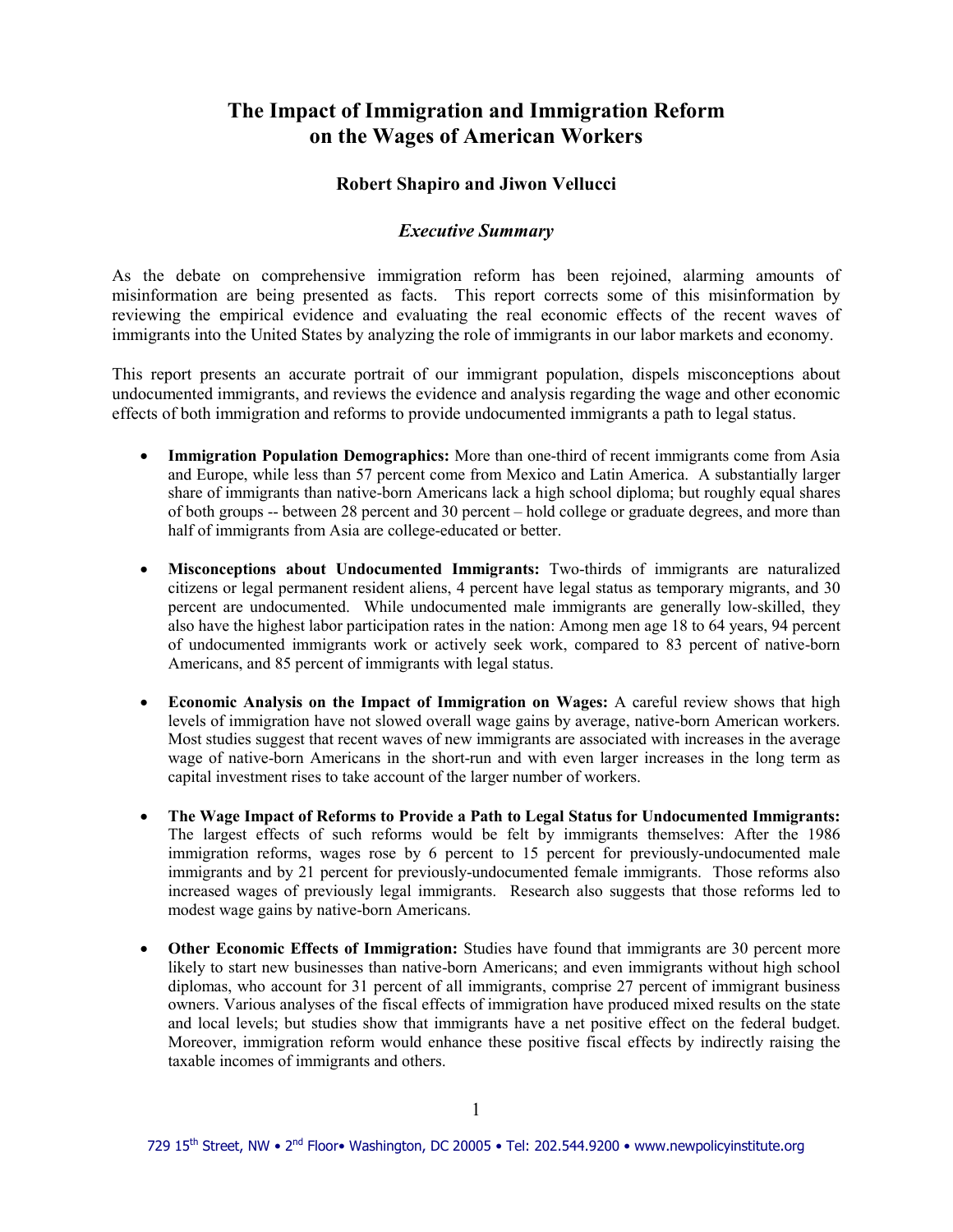# **The Impact of Immigration and Immigration Reform on the Wages of American Workers**

### **Robert Shapiro and Jiwon Vellucci**

#### **I. Introduction**

In recent months and years, the Washington debate about immigration reform has been heated and often uninformed. This essay will attempt to correct this failing by examining the empirical evidence and analysis regarding the real economic effects of the recent waves of immigrants into the United States.

First, we present an accurate portrait of America's immigrant population: More than onethird of recent immigrants come from Asia and Europe, while less than 57 percent come from Mexico and Latin America.<sup>2</sup> A substantially larger share of immigrants than native-born Americans lack a high school diploma; but about an equal share of both groups, between 28 percent and 30 percent, have college or graduate degrees, and more than half of immigrants from Asia are college educated or better.<sup>3</sup> Some 28 percent of immigrants hold managerial or professional positions, including 38 percent of immigrants who are naturalized citizens, compared to 37.5 percent of native-born Americans; while larger shares of immigrants than native-born Americans work in farming, production and services.<sup>4</sup> Immigrants are highlyconcentrated geographically, with nearly 56 percent living in just four states and three-fourths residing in 10 states. $5$ 

We also dispel certain misconceptions about undocumented immigrants. Two-thirds of immigrants are naturalized citizens or legal permanent resident aliens, 4 percent have legal status as temporary migrants, and 30 percent are undocumented.<sup>6</sup> Moreover, while undocumented male immigrants are generally low-skilled, they also have the highest labor participation rates in the nation: Among men age 18 to 64 years, 94 percent of undocumented immigrants work or are actively seeking work, compared to 83 percent of native-born Americans and 85 percent of immigrants with legal status.<sup>7</sup> The principal reason is that undocumented immigrants are more likely to be supporting families with children: 47 percent of undocumented immigrants are part of couples with children, compared to 21 percent of native-born Americans and 35 percent of legal immigrants.<sup>8</sup>

We next examine the evidence and economic analysis regarding the impact of immigration on wages. A careful review shows that even the high levels of immigration of

 $<sup>1</sup>$  The authors thank the New Policy Institute for its support of this research. However, all of the analysis and views</sup> are solely those of the authors. The authors also want to acknowledge the superb assistance of Krista Ellis.

 $2^2$  U.S. Census Bureau (2008a): Table 2-17.

<sup>&</sup>lt;sup>3</sup> *Ibid.*, Tables 1-5, 2-5, and 3-5.

<sup>4</sup> *Ibid*., Table 1-7.

 $<sup>5</sup>$  U.S. Census Bureau (2008b): Table C05001.</sup>

<sup>6</sup> Passel and Cohn (2009).

<sup>7</sup> *Ibid.*

<sup>8</sup> *Ibid.*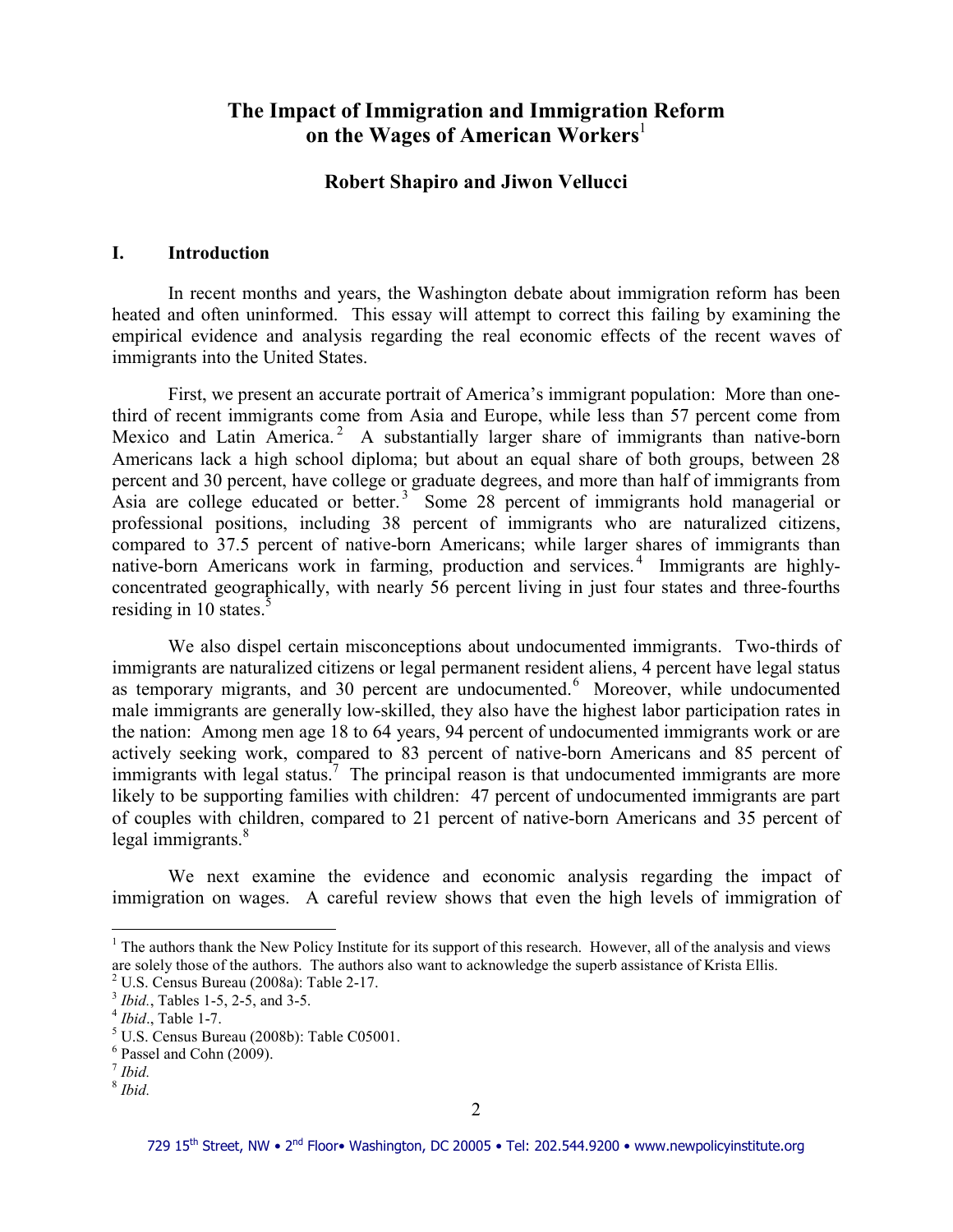recent years have not slowed the overall wage growth of the average, non-immigrant American worker. Overall, studies show that the recent waves of new immigrants have increased the average wage of native-born Americans in the short-run, and by even more in the long term as capital investment has increased to take account of the rising number of workers. Behind this broad conclusion, we also find that high immigration produces winners and losers. The biggest winners are the employers in industries and areas with large numbers of low-skilled workers. Among workers, as a general rule, the winners are higher-skilled Americans, and the losers are lower-skilled people who often compete for jobs with recent immigrants, including undocumented immigrants. In both of those cases, the effects are modest.

We also examine the impact on wages of immigration reforms that provide a path to legal status for undocumented immigrants. The largest effects are felt by those immigrants themselves: Following the 1986 immigration reform, wages increased by between 6 percent and 15 percent for previously-undocumented male immigrants and by 21 percent for previouslyundocumented female immigrants.<sup>9</sup> Immigration reforms also increased the wages of immigrants who had already obtained legal status. Finally, research confirms that immigration reforms led to modest increases in wages for native-born Americans. One factor is that previously undocumented immigrants who gain legal status can move more freely to labor markets with greater demand for their skills, reducing their competition with native-born Americans with the same skills. The principal reason, however, is that legal status confers protections currently unavailable to undocumented immigrants, including minimum wage and overtime rules. About one-fourth of low-skilled workers in major cities are paid less than the minimum wage, including 16 percent of workers who are native-born Americans, 26 percent who are legal immigrants and 38 percent who are undocumented immigrants.<sup>10</sup> Ending the ability of unscrupulous employers to recruit recent immigrants to work for less than the minimum wage would not only raise the incomes of all those currently paid less than minimum wage, but also reduce the downward pressures on the wages of other lower-skilled Americans currently coming from below-minimum wage workers.

Finally, we examine some of the other economic effects of immigration. Studies show, for example, that immigrants are 30 percent more likely to start new businesses; and even immigrants without high school diplomas, who account for 31 percent of all immigrants, comprise 27 percent of all immigrant business owners.<sup>11</sup> Analysis also shows, surprisingly, that on a net basis, immigration does not adversely affect most city, state and federal budgets over the long term. Static models that take a one-year snapshot of government and revenues associated with immigration find that the handful of states with large numbers of recent immigrants with children incur a net fiscal burden, associated mainly with educational and medical costs. On a nationwide basis, however, immigration does not impose a net, federal fiscal burden, especially treating national defense as a public good that does not increase as immigration rises. Moreover, research using dynamic models that take account of the long-term fiscal effects of immigration show substantial net fiscal gains at the federal, state and local levels drawn from the lifetime earnings of immigrants, most of whom arrive post-school age and without elderly parents who could collect Social Security and Medicare.

 9 Kossoudji and Cobb-Clark (2002); Amuedo-Dorantes et al. (2007); Rivera-Batiz (1999).

 $10$  Bernhardt et al. (2009).

 $11$  Fairlie (2008).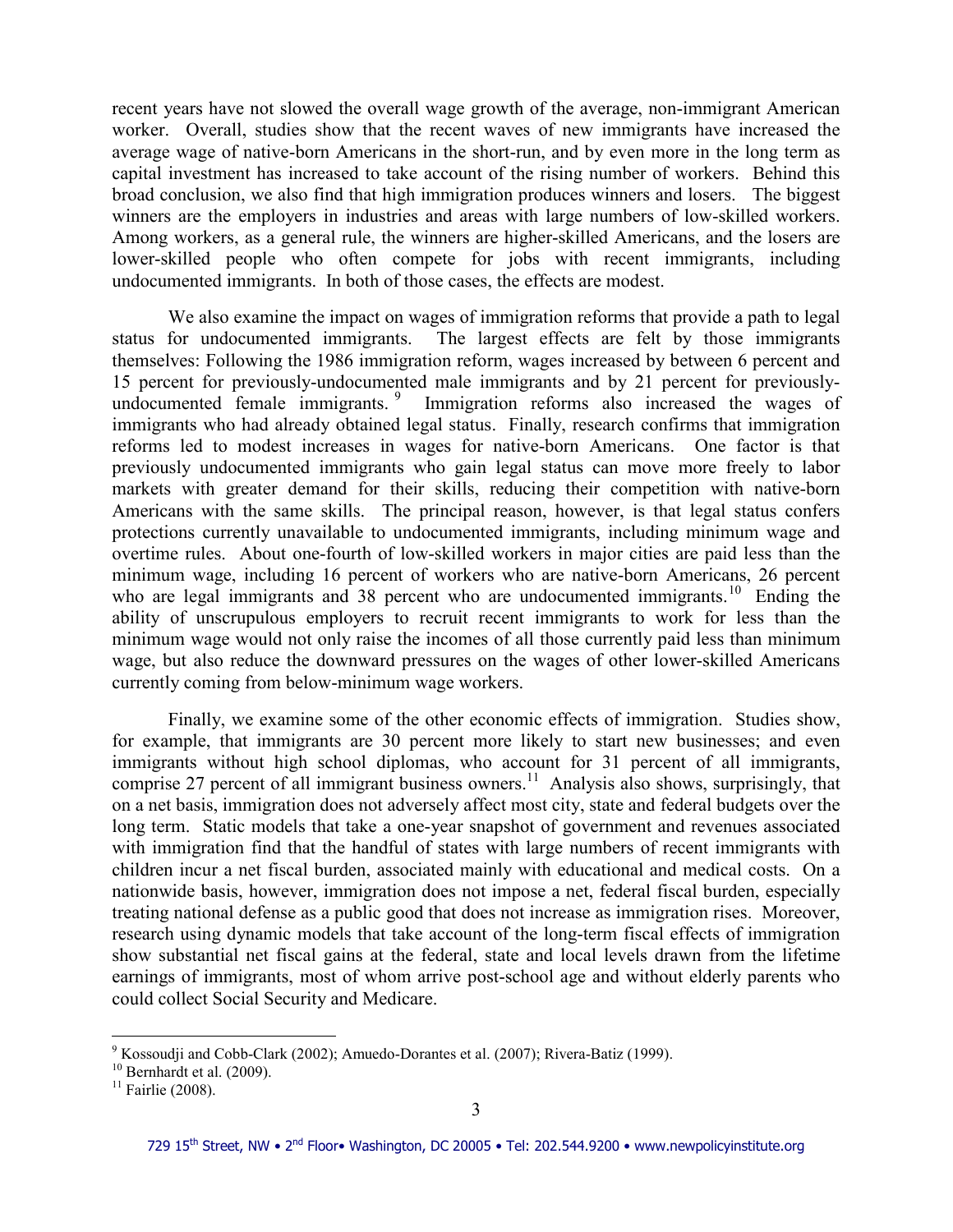#### **II. The Composition of Immigration to the United States**

The composition of immigration into the United States, by place of origin, has changed dramatically in recent times. In particular, Asians and Latin Americans, especially Mexicans, have played a more dominant role since at least the late-1970s. One reason is the Immigration Act of 1965, which relaxed U.S. quotas on immigration from Latin America and Asia, and granted priority status to immigrants with family already legally in the United States.<sup>12</sup> Apart from the 1965 Act, certain social, economic and political changes also led to higher demand for access to the United States by some Latin Americans and Asians, and to lower demand for the same access by Europeans. As Table 1 (below) shows, the share of U.S. immigrants coming from Europe has declined by more than three-quarters since the 1960s – from nearly 40 percent to about 9 percent from 2000 to 2008 – while increased immigration by Latin Americans and Asians has offset those losses: The share of U.S. immigrants from Asia nearly doubled over this period, from 14.5 percent to 27 percent; and the share from Mexico increased as sharply, from 16.3 percent to 33.7 percent. In the most recent period, from 2000 to 2008, immigrants from Latin America, including Mexico, accounted for 56.3 percent of all new U.S. immigration, and immigrants from Asia accounted for an additional 26.9 percent. Strikingly, the largest changes in the composition of U.S. immigrants by national origin occurred in the 1970s, following the passage of the 1965 immigration legislation. However, the dominance of immigrants from Latin America and Asia has persisted since the 1970s, even as the total numbers of immigrants rose sharply, which testifies to the potentially long-lasting effects of immigration reforms.

| <b>Region of birth</b>     | <b>Pre-1970</b> | 1970-1979 | 1980-1989 | 1990-1999 | 2000-2008 |
|----------------------------|-----------------|-----------|-----------|-----------|-----------|
| Asia                       | 14.5            | 30.3      | 31.1      | 26.6      | 26.9      |
| <b>Europe</b>              | 39.6            | 12.7      | 6.7       | 10.8      | 8.6       |
| <b>Mexico</b>              | 16.3            | 28.5      | 31.3      | 34.7      | 33.7      |
| <b>Other Latin America</b> | 19.9            | 23.4      | 25.3      | 21.5      | 22.6      |
| <b>Other Regions</b>       | 9.8             |           | 5.7       | 6.4       |           |

# **Table 1. Immigration to the United States, By Place of Birth Pre-1970 to 2008 (percentage)**<sup>13</sup>

 The large share of immigrants from Mexico and other Latin American nations is also the main reason why foreign-born people in the United States, on average, are significantly less educated than native-born Americans. Table 2 (below) shows striking differences in education between both native-born Americans and all immigrants, and between immigrants hailing from different places. Nearly one-third of immigrants lack high school diplomas, compared to 10 percent of Americans; but among immigrants, 61.5 percent from Mexico did not complete high school, compared to 12.5 percent from Asia and 15.6 percent from Europe. The differences are equally great at the high end of the educational scale. While the share of all foreign-born people in the United States with college or graduate school degrees, at 28.5 percent, nearly equals that

 $\overline{a}$  $12$  Card (2005).

<sup>&</sup>lt;sup>13</sup> U.S. Census Bureau (2008a): Table 2-17. Those born in "other regions" include people from Africa, Oceania, Northern America, and those born at sea.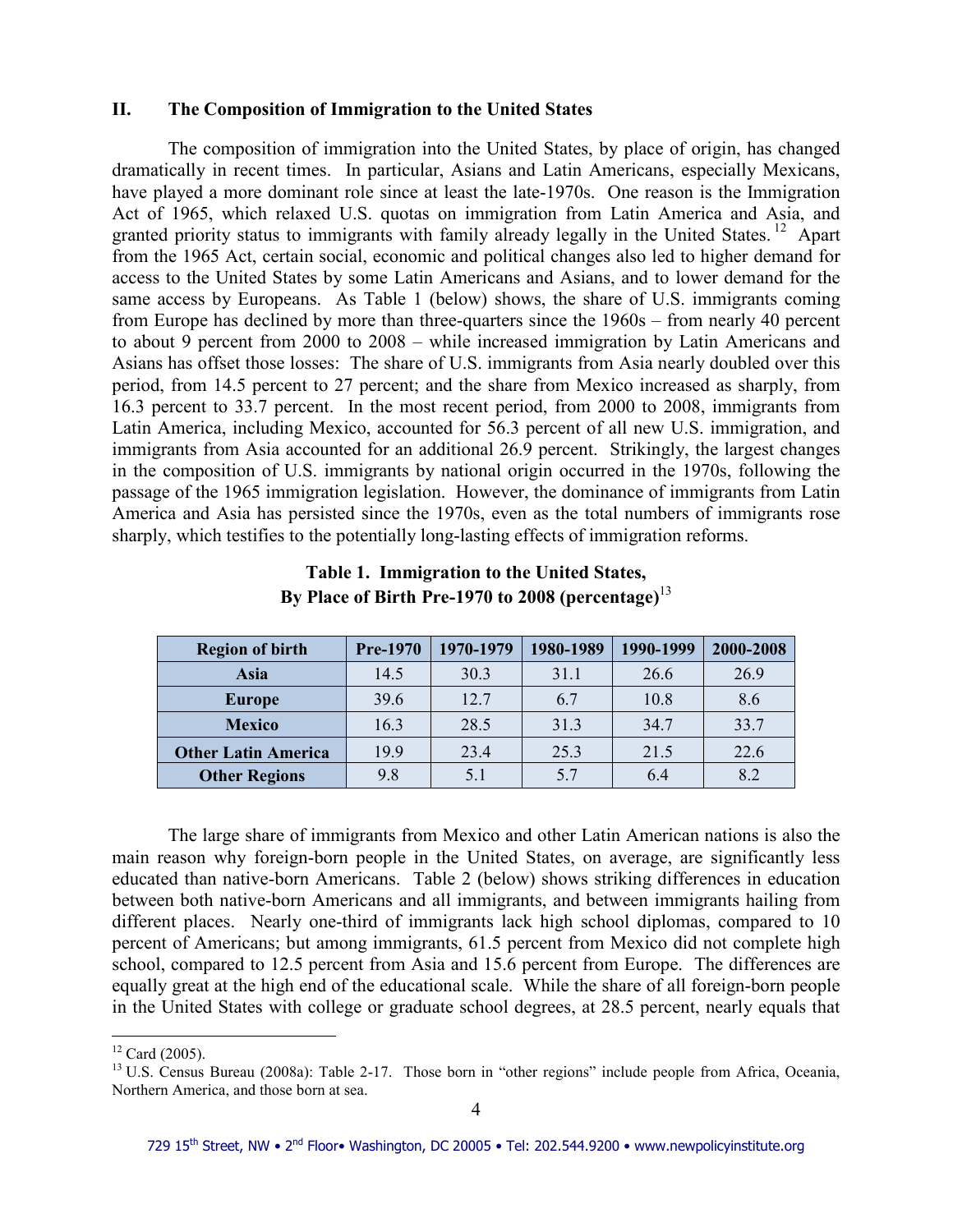of native-born Americans at 29.6 percent, the reason is that a much larger share of Asian immigrants have college or graduate degrees, some 52.5 percent, than either native-born Americans at 29.6 percent or immigrants from Mexico and the rest of Latin America, at respectively 5.4 percent and 20.9 percent.

| <b>Educational Attainment</b>    | Asia  | <b>Europe</b> | <b>Mexico</b> | <b>Other</b><br>Latin<br>America | <b>Other</b><br><b>Areas</b> | <b>Total</b><br>Foreign<br><b>Born</b> | <b>Natives</b> |
|----------------------------------|-------|---------------|---------------|----------------------------------|------------------------------|----------------------------------------|----------------|
| Less than high school            | 12.5  | 15.6          | 61.5          | 27.4                             | 10.7                         | 30.7                                   | 10.2           |
| High school graduate             | 20.3  | 28.0          | 24.1          | 33.1                             | 24.1                         | 25.6                                   | 32.2           |
| Some college or associate degree | 14.8  | 18.9          | 9.0           | 18.7                             | 25.0                         | 15.2                                   | 28.0           |
| <b>Bachelor's degree</b>         | 31.1  | 21.4          | 3.8           | 14.5                             | 24.2                         | 17.5                                   | 19.4           |
| Master's degree or more          | 21.4  | 16.1          | 1.6           | 6.4                              | 16.1                         | 11.0                                   | 10.2           |
| Total                            | 100.0 | 100.0         | 100.0         | 100.0                            | 100.0                        | 100.0                                  | 100            |

**Table 2. Educational Level of Immigrants Age 25 and Over, By Place of Birth, percentage, 2008 <sup>14</sup>**

 The combination of the low average educational attainment of immigrants from Latin America, especially Mexico, and the relatively large numbers of immigrants from that region has produced extreme educational divides within the overall immigrant population: While nearly 31 percent lack a high school diploma, nearly as many, 28.5 percent, hold college or graduate degrees. This division has been growing more stark over time. Over the last four decades, the share of immigrants lacking a high school education increased by more than one fifth, from 26.2 percent to 31.8 percent, while the share holding bachelor or higher degrees increased by nearly one-quarter, from 26.3 percent to 32.5 percent (Table 3, below). Moreover, from 2000 to 2008, the average educational level of new immigrants rose substantially: The share of new immigrants with college or graduate degrees (32.5 percent) was greater than both the share of new immigrants with less than a high school education (31.8 percent) and the share of native-born Americans with college or graduate degrees (28.5 percent).

| <b>Educational Attainment</b>    | <b>Pre-1970</b> | 1970-79 | 1980-89 | 1990-99 | 2000-08 | Average |
|----------------------------------|-----------------|---------|---------|---------|---------|---------|
| Less than high school diploma    | 26.2            | 29.8    | 31.0    | 31.8    | 31.8    | 30.7    |
| <b>High school graduate</b>      | 29.1            | 23.9    | 26.7    | 26.2    | 22.9    | 25.6    |
| Some college or associate degree | 18.4            | 18.3    | 15.8    | 14      | 12.7    | 15.2    |
| <b>Bachelor's degree</b>         | 14.3            | 17.7    | 17.6    | 17.1    | 194     | 17.5    |
| Master's degree or more          | 12.0            | 10.3    | 9.0     | 10.9    | 13.1    |         |

The sharp differences in education among immigrants are reflected in the jobs they hold in the United States (Table 4, below). These data also show large differences in the occupations

 $\overline{a}$ <sup>14</sup> *Ibid*., Tables 1-5 and 3-5.

<sup>15</sup> *Ibid*., Table 2-5.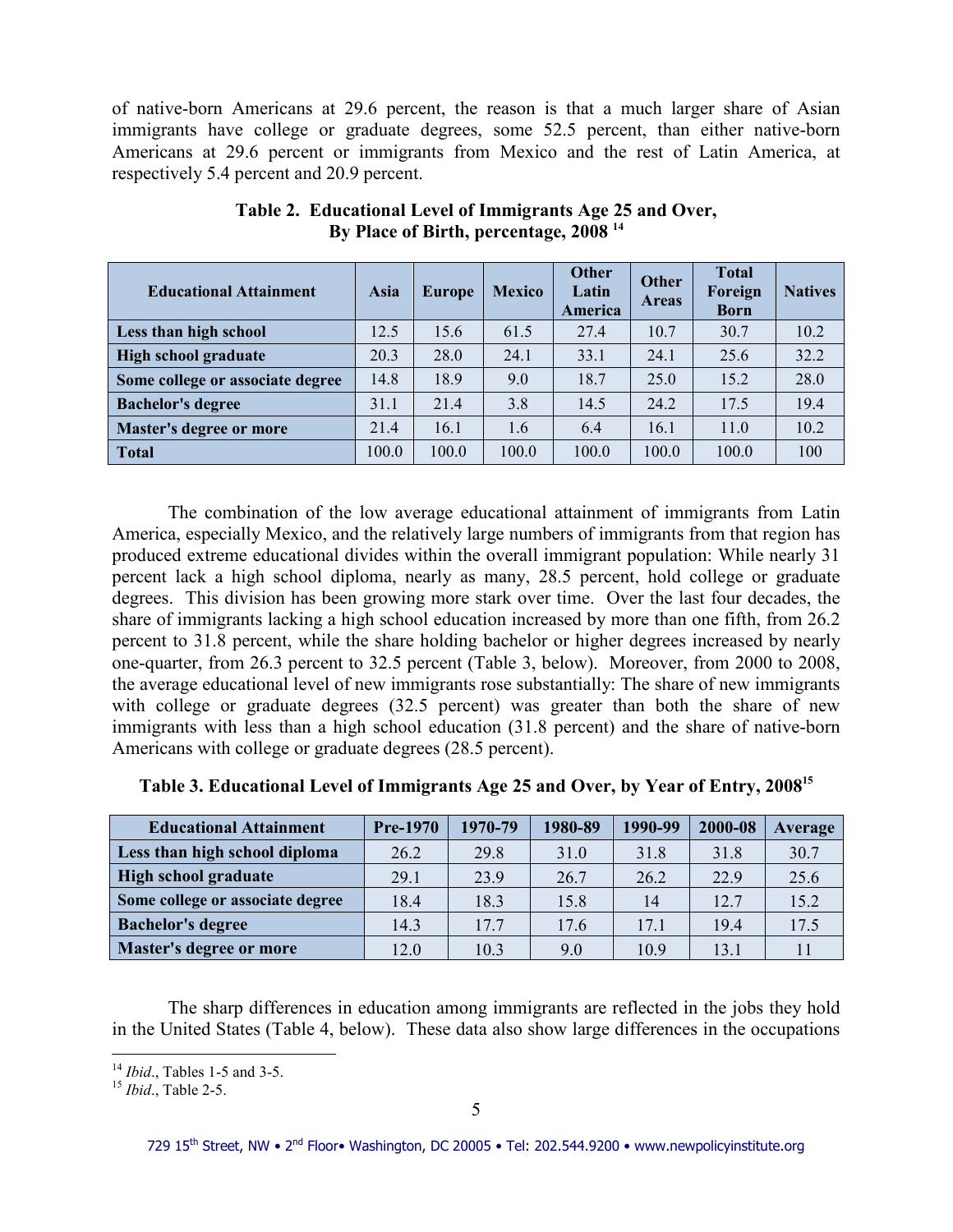of immigrants, depending on whether they have become naturalized U.S. citizens, remain documented non-citizens, or are undocumented immigrants. Some 28 percent of immigrants are managers or professionals, compared to 37.5 percent of native-born Americans; but 38 percent of immigrants who are naturalized citizens are managers or professionals, compared to 20.9 percent of those who are not citizens. Moving down the job ladder, roughly the same share of immigrants and native-born Americans hold jobs in transportation and moving. But compared to native-born Americans, much smaller shares of immigrants, of all kinds, work in offices and sales; much larger shares of immigrants of all kinds hold jobs in farming and production than native-born Americans, and a somewhat larger share of immigrants work in services.

|                                           | Native-<br><b>Born</b> | <b>Immigrants</b>               |                                       |                         |                            |
|-------------------------------------------|------------------------|---------------------------------|---------------------------------------|-------------------------|----------------------------|
| <b>Occupation Group</b>                   |                        | <b>All</b><br><b>Immigrants</b> | <b>Naturalized</b><br><b>Citizens</b> | Non-<br><b>Citizens</b> | <b>Total</b><br>Population |
| <b>Management, business and financial</b> | 15.7                   | 10.4                            | 14.4                                  | 7.5                     | 14.9                       |
| <b>Professional and related</b>           | 21.8                   | 17.6                            | 23.6                                  | 13.4                    | 21.2                       |
| <b>Service</b>                            | 15.5                   | 22.6                            | 18.1                                  | 25.8                    | 16.6                       |
| Sales and related                         | 11.7                   | 9.0                             | 10.1                                  | 8.1                     | 11.3                       |
| <b>Office and administrative</b>          | 14.4                   | 8.6                             | 11.4                                  | 6.6                     | 13.5                       |
| Farming, fishing, & forestry              | 0.5                    | 1.7                             | 0.6                                   | 2.5                     | 0.7                        |
| <b>Construction and extraction</b>        | 5.0                    | 11.1                            | 5.2                                   | 15.2                    | 5.9                        |
| Installation, maintenance, & repair       | 3.6                    | 2.9                             | 3.2                                   | 2.7                     | 3.5                        |
| <b>Production</b>                         | 5.8                    | 9.1                             | 7.3                                   | 10.5                    | 6.3                        |
| Transportation & material moving          | 6.0                    | 7.0                             | 6.0                                   | 7.7                     | 6.2                        |
| <b>Total</b>                              | 100                    | 100                             | 100                                   | 100                     | 100                        |

### **Table 4. Occupation of Employed Workers Age 16 and Over, By Immigration and Citizenship Status, 2008**<sup>16</sup>

 Immigrants also remain highly concentrated geographically, in a relatively few number of states (see Table 5, below). Almost 56 percent of all foreign-born persons living in the United States reside in just four states (California, New York, Texas, and Florida), compared to 29 percent of native-born Americans. Further, three-fourths of all foreign-born persons living here reside in just ten states, compared to 52 percent of native-born people. Foreign-born people account for 26.8 percent of the population of California and 21.7 percent of New York State residents.<sup>17</sup> Immigrants also account for 19.8 percent of New Jersey residents, 18.9 percent of Nevada's population, 18.5 percent and 17.8 percent, respectively, of the populations of Florida and Hawaii, and between 13.8 percent and 16 percent of the populations of Illinois, Arizona, Massachusetts, and Texas.

 $\overline{a}$ <sup>16</sup> *Ibid*, Table 1-7.

<sup>&</sup>lt;sup>17</sup> U.S. Census Bureau (2008b): Table C05001. The breakdowns of non-citizens to legal immigrants and undocumented immigrants are not available from the U.S. Census Bureau. For that information, see Table 7.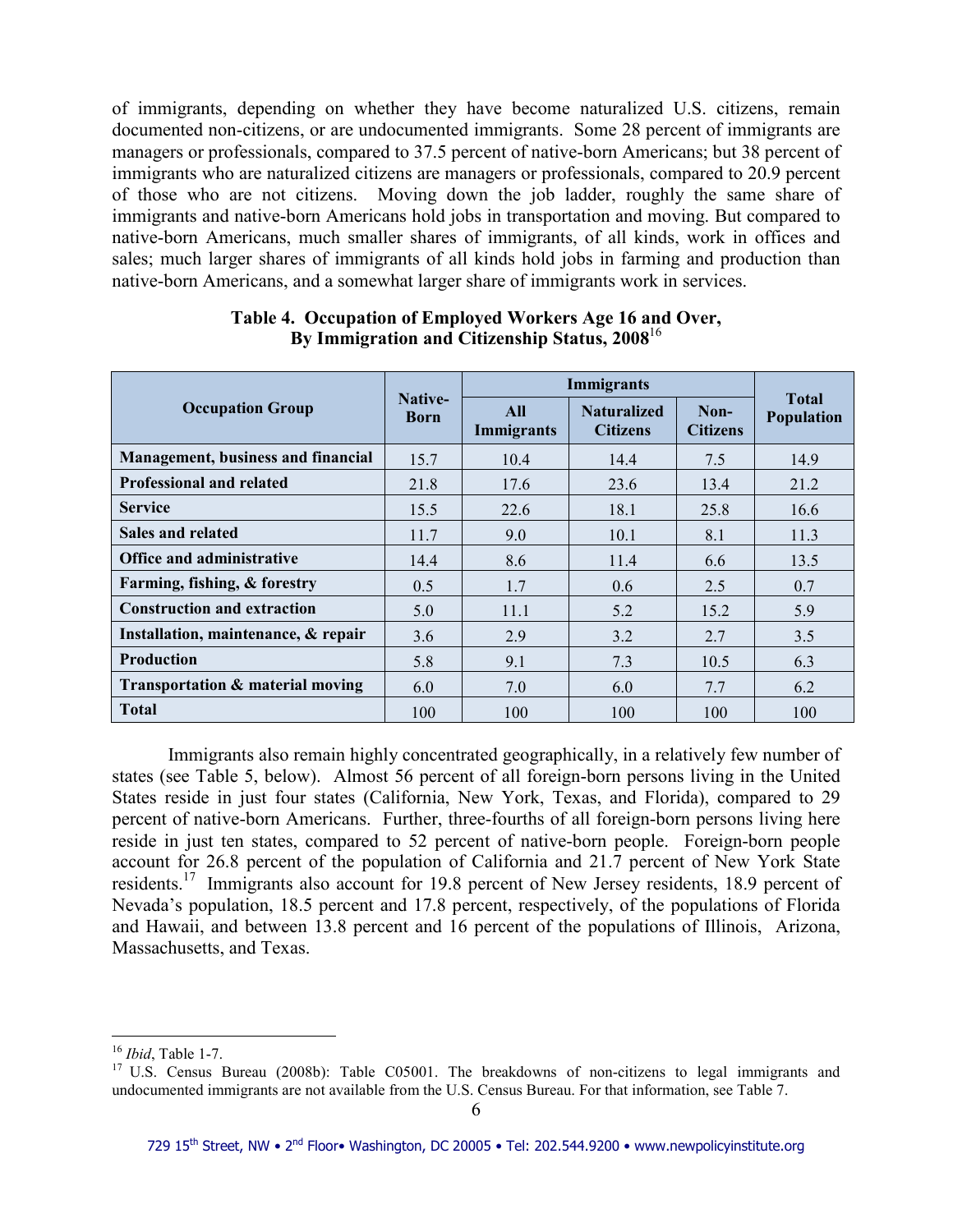# **Table 5. Native and Foreign Born Populations in Ten States, As Shares of All Native and Foreign Born People in the United States, 2008**<sup>18</sup>

| <b>Native-Born Americans</b> |                |                                                   | <b>Foreign-Born Population</b> |                      |                                                      |  |
|------------------------------|----------------|---------------------------------------------------|--------------------------------|----------------------|------------------------------------------------------|--|
| Rank                         | <b>State</b>   | <b>Share of Native-</b><br><b>Born Population</b> | Rank                           | <b>State</b>         | <b>Share of Foreign-Born</b><br>in the United States |  |
| 1                            | California     | 10.1%                                             |                                | California           | 26%                                                  |  |
| $\overline{2}$               | Texas          | $7.7\%$                                           | $\overline{2}$                 | New York             | 11.2%                                                |  |
| 3                            | New York       | 5.7%                                              | 3                              | Texas                | 10.2%                                                |  |
| $\overline{\mathbf{4}}$      | Florida        | $5.6\%$                                           | $\overline{\mathbf{4}}$        | Florida              | 8.9%                                                 |  |
| $\overline{\mathbf{5}}$      | Pennsylvania   | 4.4%                                              | 5                              | Illinois             | 4.7%                                                 |  |
| 6                            | Illinois       | $4.2\%$                                           | 6                              | New Jersey           | 4.5%                                                 |  |
| 6                            | Ohio           | $4.2\%$                                           | 7                              | <b>Massachusetts</b> | 2.5%                                                 |  |
| 8                            | Michigan       | 3.5%                                              | 7                              | Arizona              | 2.5%                                                 |  |
| 9                            | Georgia        | 3.3%                                              | $\boldsymbol{9}$               | Georgia              | 2.4%                                                 |  |
| 10                           | North Carolina | $3.2\%$                                           | 10                             | Virginia             | $2.1\%$                                              |  |

*Immigrants by Legal Status* 

 Data are less comprehensive on immigrants who are undocumented. The Pew Research Center estimates that 30 percent of all foreign-born people residing here in 2008 lacked legal status, or 11.9 million from a total 39.9 million (Table 6, below).<sup>19</sup> Among undocumented immigrants, 6.3 million are adult men, while 4.1 million are adult women and 1.5 million are children born abroad. Undocumented people also are more likely to be working age: Men 18 to 39 years, for example, account for 35 percent of undocumented people, compared to 14 percent of native born and 18 percent of legal immigrants; while 1.2 percent of undocumented persons are age 65 or older, compared to 12 percent of native born and 16 percent of legal immigrants.

# **Table 6. Foreign-Born Population in the United States, By Legal Status, millions, 2008<sup>20</sup>**

| <b>Total Foreign Born</b>              | 39.9 | 100%  |
|----------------------------------------|------|-------|
| <b>Legal Immigrants</b>                | 23.0 | 70%   |
| <b>Naturalized Citizens</b>            | 14.2 | 36%   |
| <b>Legal Permanent Resident Aliens</b> | 12.3 | 31%   |
| <b>Legal Temporary Migrants</b>        | 1.4  | $4\%$ |
| <b>Undocumented Immigrants</b>         |      | 30%   |

Furthermore, undocumented working age immigrant men are more likely to work or be looking for work than other groups: Among men age 18 to 64 years, 83 percent of the native

 $\overline{a}$ <sup>18</sup> *Ibid*.

 $19$  Passel and Cohn (2009).

<sup>20</sup> *Ibid.*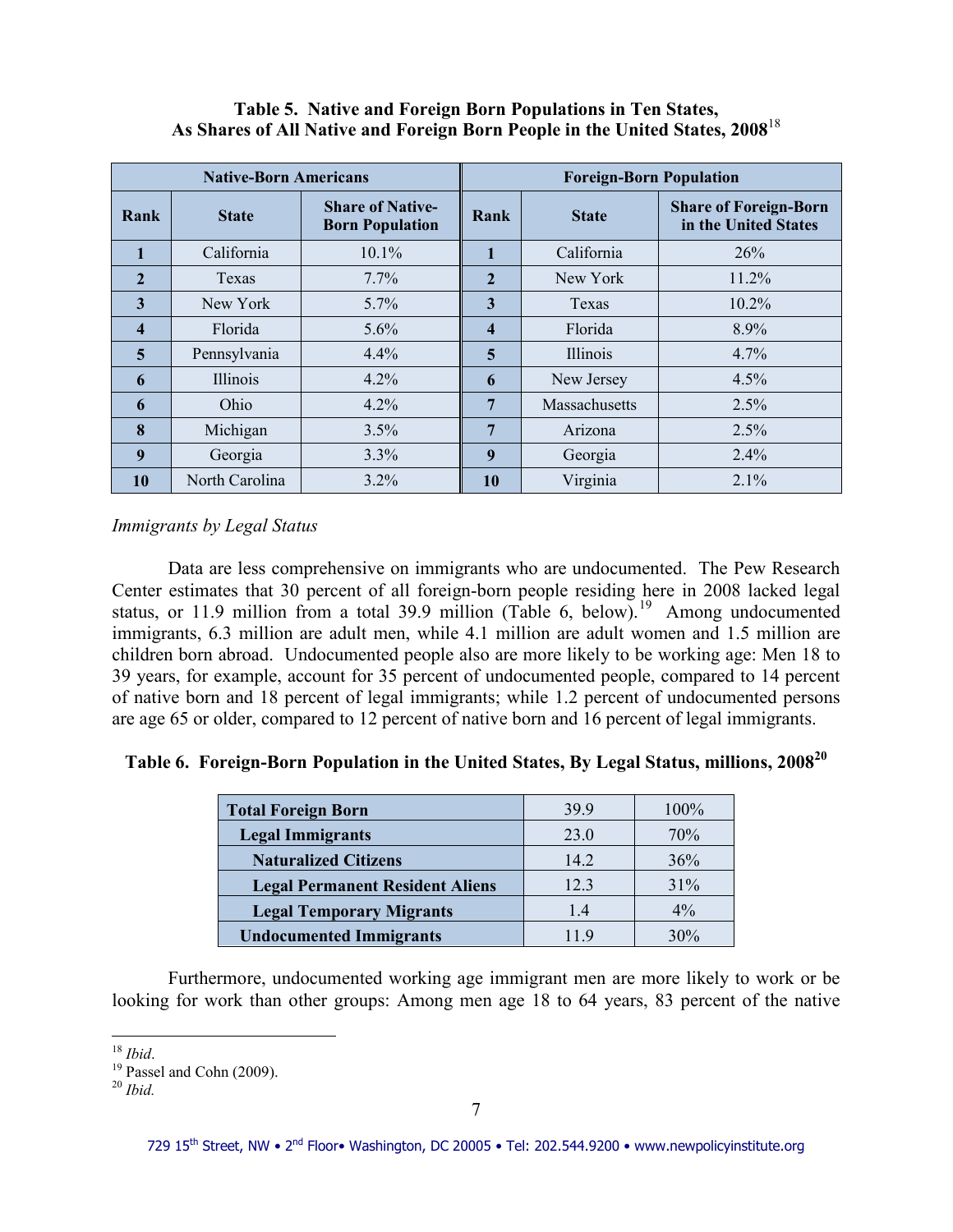born have jobs or are looking for work, compared to 85 percent of male immigrants with legal status and 94 percent of undocumented immigrants (Figure 1, below). However, undocumented women are less likely to be in the labor force: Among all working-age women, 73 percent of native-born American women work or are seeking work, compared to 66 percent of female immigrants with legal status and 58 percent of female immigrants without documentation.



# **Figure 1. Labor Participation Rate of Population Age 18 to 64, By Legal Status, 2008<sup>21</sup>**

 The primary reason why undocumented, working-age male immigrants have the nation's highest labor participation rate is that they are more likely to support families with children (Figure 2). Nearly half of undocumented immigrants are in two-parent families with children, compared to a little over one-third of legal immigrants and one-fifth of native-born Americans. By contrast, 15 percent of undocumented persons are in couples without children, compared to 31 percent of both legal immigrants and native-born Americans; and just 13 percent of the undocumented are in single-person households, compared to 30 percent of the native born. The low labor participation rates of undocumented female immigrants also may reflect their greater likelihood of living in households with children, who they take care of.



**Figure 2. Share of Households by Type for Household, Age 18-64, 2008**<sup>22</sup>

 $\overline{a}$ <sup>21</sup> *Ibid.*

<sup>22</sup> *Ibid.*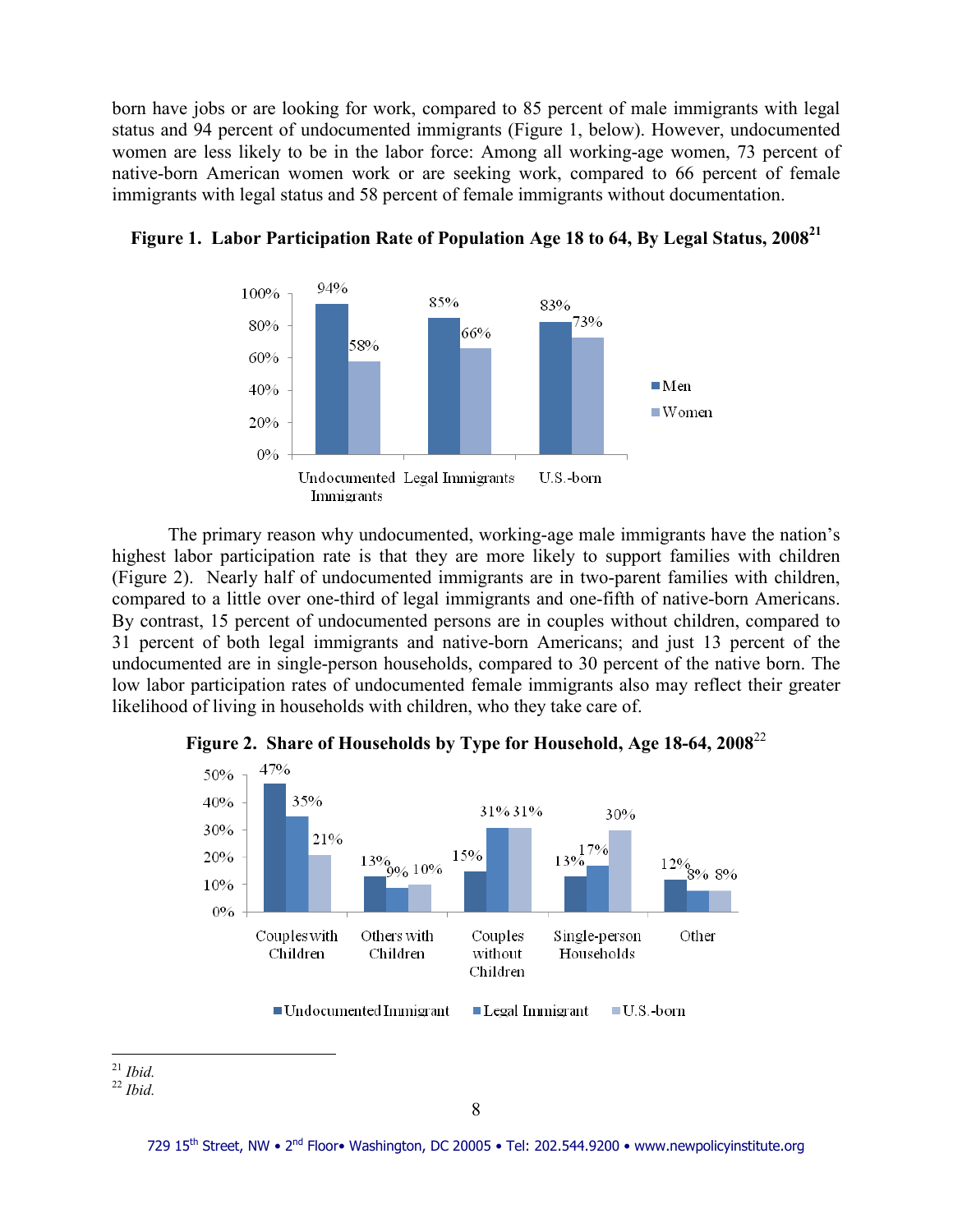Undocumented immigrants also are the fastest-growing segment of the labor force, growing from 6.3 million out of a total labor force of 146.5 million in 2003 to 8.3 million in a labor force of 154.3 million in 2008. This increase of 2 million represented a 31 percent increase in absolute numbers in just five years, and their share of the labor force rose from 4.3 percent to 5.4 percent.<sup>23</sup> Further, undocumented workers are much more likely than legal immigrants to work in service jobs, construction and farming, and, to a lesser degree, more likely than legal immigrants or native-born American to hold jobs in production, installation and repair job, and in transportation and the moving materials (Table 7, below).

| <b>Occupation Group</b>                      | <b>Undocumented</b><br>Immigrants | Legal<br><b>Immigrants</b> | <b>U.S.-born</b> |
|----------------------------------------------|-----------------------------------|----------------------------|------------------|
| <b>Services</b>                              | 30%                               | 19%                        | 16%              |
| <b>Construction and extraction</b>           | 21%                               | 8%                         | $5\%$            |
| Production, installation and repair          | 15%                               | 11%                        | 9%               |
| <b>Transportation and material moving</b>    | 8%                                | $7\%$                      | 6%               |
| <b>Farming, fishing and forestry</b>         | $4\%$                             | $1\%$                      | $1\%$            |
| Sales & office and administrative support    | 13%                               | 19%                        | 26%              |
| Professional, management, business & finance | 9%                                | 35%                        | 36%              |

**Table 7. Occupations of Undocumented Immigrants, Legal Immigrants and Native Born Workers, 2008**<sup>24</sup>

At just 5.4 percent of the labor force, undocumented immigrants account for 25 percent of agricultural workers, 19 percent of building and grounds-keeping maintenance personnel, 17 percent of construction workers, as well as disproportionate shares of workers in food preparation and service, production, and transportation and moving materials (Table 8, below).<sup>25</sup>

**Table 8. Occupations of Undocumented Working Immigrants, 2008**<sup>26</sup>

| <b>Occupations</b>                      | <b>Share of Undocumented</b><br><b>Immigrants in the Occupation</b> |
|-----------------------------------------|---------------------------------------------------------------------|
| Farming                                 | 25%                                                                 |
| <b>Building and grounds maintenance</b> | 19%                                                                 |
| <b>Construction</b>                     | 17%                                                                 |
| Food preparation & serving              | 12%                                                                 |
| <b>Production</b>                       | 10%                                                                 |
| Transportation & material moving        | $7\%$                                                               |
| Other                                   | 10%                                                                 |

 $\overline{a}$ <sup>23</sup> *Ibid.;* U.S. Census Bureau*, Statistical Abstract, 2009 and 2010.* 

<sup>24</sup> *Ibid*.

 $25$  Passel and Cohn (2009).

<sup>26</sup> *Ibid.*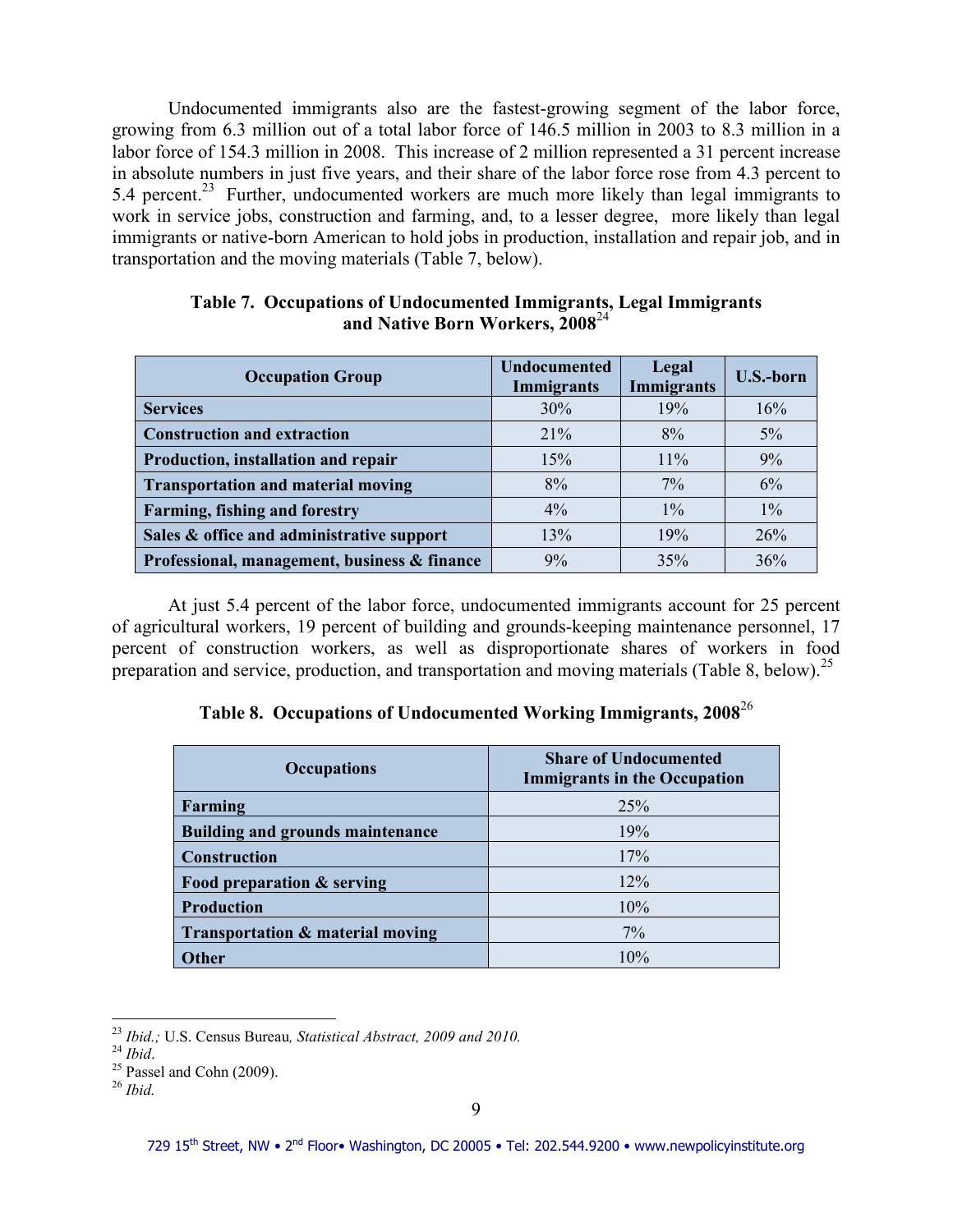#### **III. The Direct Economic Impact of Immigrants in the United States**

 There is great interest and concern about the economic impact of the large numbers of immigrants to the United States, both legal and undocumented. As we will see, the distribution of immigrants' education and skills, compared to those of native-born Americans, produces adverse effects on the incomes of low-skilled Americans, positive effects on the incomes of skilled Americans, and overall gains in national income and Gross Domestic Product (GDP). Furthermore, legal changes which enable undocumented immigrants to secure legal status, and thus qualify for minimum wage, would increase the overall gains to GDP or national income, and generate positive wage effects for low-skilled native-Americans.

#### *Economic Theories about How Immigration Affects National Income and Wages*

 Traditional economic analysis of the economic impact of immigration has found that its effects depend on the skills of the immigrants compared to the skills of the native-born population. An influx of new, unskilled workers will create greater job competition for unskilled native-born workers, which should tend to depress their average wage. However, the influx of new, low-skilled workers also can complement the work of skilled native-born workers, increasing demand for their labor and so tend to drive up their wages. For example, if an influx of low-skilled immigrants settles in the fruit-growing regions of California or Florida, their influx depresses the wages of American fruit pickers, which in turn may reduce the price of the fruit and so increase demand for it. The greater demand for the fruit, in turn, increases demand for the services entailed to manage the fruit operation, which may drive up the wages of those higher-skilled employees.

 An influx of new, low-skilled workers also can ultimately produce net overall gains for American workers, from a number of sources. To begin, the wage gains of the highly-skilled workers are usually greater than the wage losses of the unskilled native workers, producing net benefits. Furthermore, the influx expands the labor force and increases total output, in part because many immigrants fill jobs that native-born Americans would not fill, increasing national income.<sup>27</sup> However, if the immigrants as a group have the exact same distribution of education and skills as American workers, the influx has no effect on wages: Total demand and all inputs and outputs increase by the same amount with no effect on prices, including the price of labor. The effects of immigration on wages, then, come from the fact that the distribution of their skills and education is so different from the distribution of skills and education among native-born Americans. (See Appendix A for a detailed, technical explanation).

 The extent of the overall gains for Americans depends on how much immigrants affect the price of labor, or what economists call the "labor price elasticity." Research suggests that a 10 percent increase in the labor force by immigrants will reduce wages by 3 percent (an elasticity of  $-0.3$ ).<sup>28</sup> Using that relationship, other researchers have concluded that the mix of immigrant skills produces modest net gains for Americans, equal to one-tenth of one percent of our national

 $2^7$  See Smith and Edmonston (1997), Chapter 4.

 $28$  Hamermesh (1993).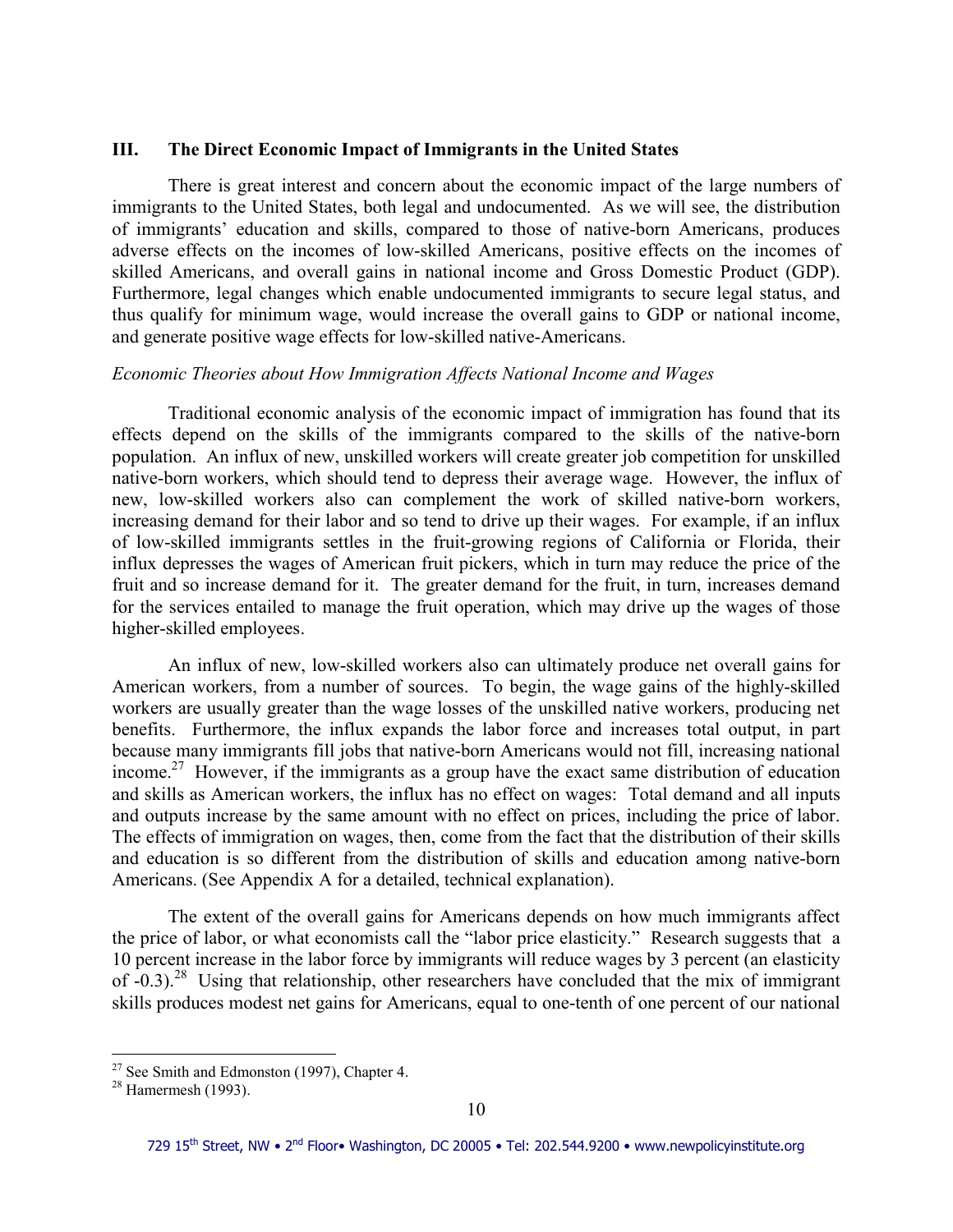income in 2006, or about \$14.7 billion (\$45 per-person).<sup>29</sup> However, those net gains are captured mainly by employers who pay out lower wages. When researchers analyze the effects in terms of employers versus workers, instead of high-skilled versus low-skilled workers, they have estimated that employers captured large net gains of an estimated \$278 billion in 2006 while American workers overall bore significant net losses of an estimated \$264 billion.<sup>30</sup>

 These losses may well be offset by even larger, additional economic effects. As the supply of unskilled workers increases, the goods and services produced by them expand, which reduces the price everyone pays. The large numbers of immigrant farm workers, for example, contributes to the relatively low price of many fruits and vegetables in our economy; and other researchers have found that increases in low-skilled immigrant workers in cities have kept down the cost of numerous services, such as housekeeping and gardening.<sup>31</sup> Studies have further found that the benefits from lower prices for immigrant-sensitive goods and services are widely distributed: While the top 10 percent of Americans consume a slightly larger relative share of those goods and services, everyone else consumes about equivalent shares of them.<sup>32</sup> Another way in which immigration can raise average wages is the increase in overall demand: Immigrants buy goods and services produced by American workers, so an influx of new immigrants increases demand for everything, which in turn creates more jobs for native-born workers. Immigrants also have certain skills that native-born Americans lack, for example in preparing the foods or producing the crafts of their native countries; and everyone benefits from the broader consumer offerings. It is likely that immigration explains the rapid growth of authentic, foreignfood restaurants across much of the United States in recent years. Finally, competition from immigrants leads some American workers to upgrade their own education and skills, increasing overall productivity and raising GDP and their own incomes.<sup>33</sup>

#### *Evidence of the Impact of Immigration on Wages*

Empirical work on the economic effects of immigration has focused largely on wages. Consistent with the theoretical work, these studies have generally found a small, net impact on the overall wages of native-born workers and much larger distributional effects. A literature review in 2005 examined 344 estimates from 18 studies covering the United States and other advanced nations, and found that when immigrants increase their share of the labor force by one percent (roughly 1.5 million people in the American case), it affects overall wages by just 0.119 percent.<sup>34</sup> This modest, even ambiguous result points to the basic fact that immigrants and most native-born Americans do not compete for the same jobs.<sup>35</sup>

Empirical studies also have found significant effects on the wages of low-skilled Americans. Immigrants with very few skills are often close substitutes for other workers with few skills; and the rising numbers of new immigrants without high-school diplomas (Table 3,

 $\overline{a}$ <sup>29</sup> Bodvarsson and Van den Berg (2009).

<sup>30</sup> *Ibid.*

 $31$  Cortes (2008); see also Lach (2007) on this effect from large numbers of Russian immigrants to Israel.

<sup>&</sup>lt;sup>32</sup> Smith and Edmonston (1997), Chapter 5.

 $33$  CBO (2005).

 $34$  Longhi et al. (2005).

 $35$  Friedberg and Hunt (1995). In economic terms, immigrants are neither perfect substitutes for native-born workers (because their skills are different) nor perfect complements for American workers.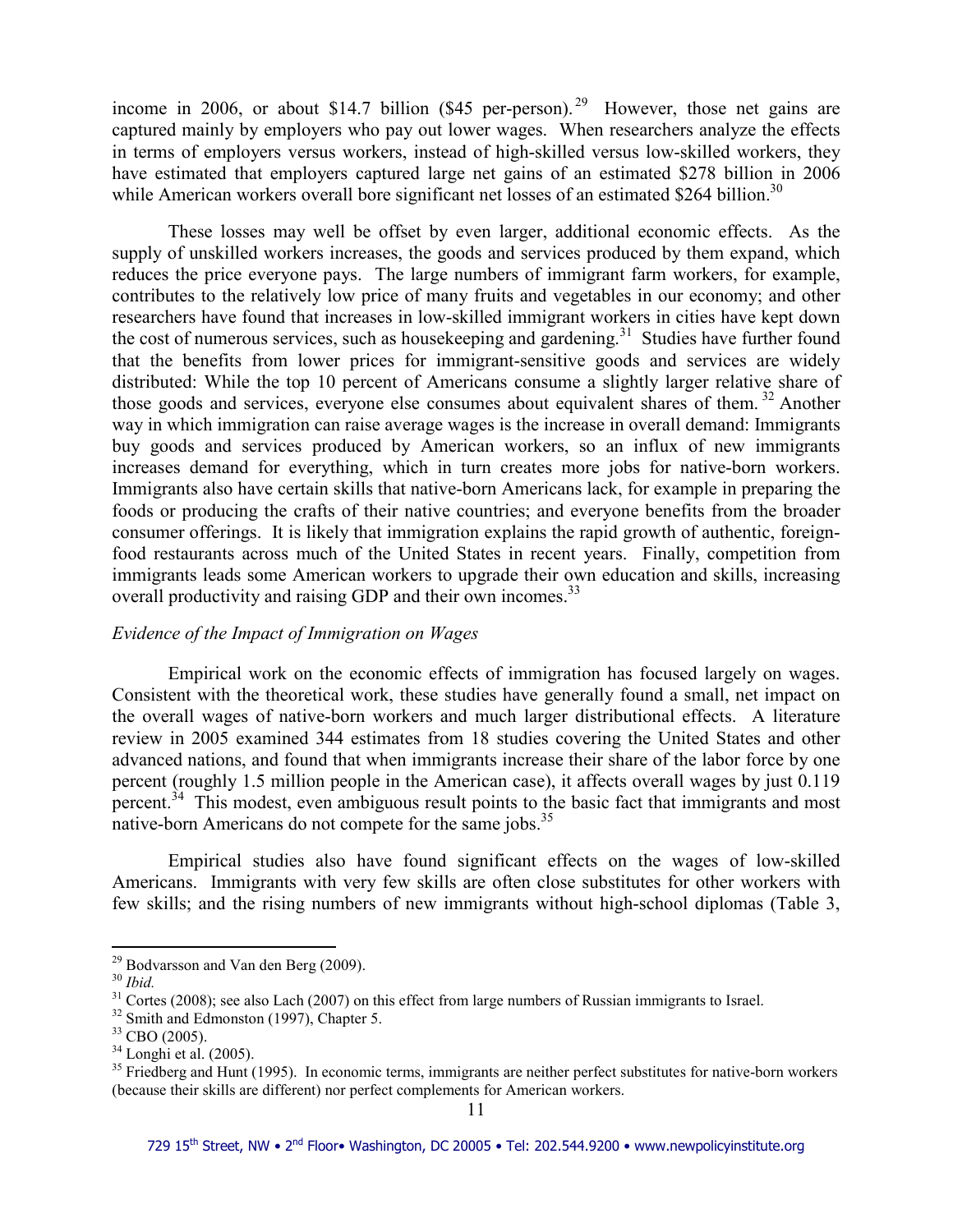above) have clearly affected the wages of low-skilled workers already here. The evidence suggests, however, that the greatest losers are not native-born Americans but other immigrants who arrived earlier, with one study estimating that a 10 percent increase in immigration depresses the wage of other immigrants by 2 percent.<sup>36</sup> These results are supported by studies on the impact of new immigrants on wages in particular cities, such as the influx of Cubans to Miami in 1980, and studies comparing cities with and without large numbers of recent immigrants. This research almost uniformly has found very modest or insignificant effects on the jobs and wages of native-born workers,  $37$  including young African-Americans and Hispanics.<sup>38</sup> The study of Miami also found no evidence that the influx of Cubans drove down the wages of low-skilled Miamians, although the Miami economy had an unusually strong demand for unskilled workers, and that the well-publicized influx of new Cuban immigrants may have discouraged immigration there by other groups.<sup>39</sup>

There is some evidence that such small effects on low-skilled native workers may reflect not only immigrants favoring cities with high demand for their labor, but shortcomings of the studies themselves.<sup>40</sup> For example, an adverse effect on wages could be statistically obscured if the places where the new immigrants settled started out with higher wages and just moved closer to the average, or if the competition from new immigrants drove some native, low-skilled workers to move to other places. These critiques are supported by certain domestic migration patterns. One study found that an increase of 10 immigrants in a metropolitan area is associated with an out-migration of three-to-six native born Americans.<sup>41</sup> Another study estimated that a one percent increase in the labor force in certain areas derived from immigration between 1975 and 1980 resulted in a 1.2 percent reduction in net migration to those places by native-born Americans, especially by low-skilled and less educated workers.<sup>42</sup>

On balance, most of the empirical research finds immigration produces some modest overall wages gains and modest adverse effects on the wages of low-skilled workers, including earlier immigrants. One leading study<sup>43</sup> found that the waves of new immigrants from 1990 to 2004 increased the average wage of native-born Americans by 0.7 percent in the short-run and 1.8 percent over the long-term, as capital investment increased to take account of the larger number of workers. However, it also estimated that this wave of immigration cost Americans without high school diplomas 2.2 percent of their real wage in the short-run and 1.1 percent over the long-term. Empirical work also has found that immigration is also associated with widening wage gaps based on skills: The wage gap between the lowest-skilled natives and middle-level skilled natives was 3 percent to 5 percent higher in cities with large numbers of recent

<sup>&</sup>lt;sup>36</sup> Grossman (1982); see also Cortes (2008) and Ottaviano and Peri (2006). However, some studies have found contrary results. Altonji and Card (1991) found no evidence that immigrants have a greater impact on the wages of other immigrants than of natives; and LaLonde and Topel (1991) found only a very small negative effect on the wages of other immigrants (a 10 percent increase in immigration reduced the wage of other immigrants by 0.3 percent) which disappeared as the focus moved from recent arrivals to earlier arrivals.

 $37$  Friedberg and Hunt (1995); Bodvarsson and Van den Berg (2009).

<sup>&</sup>lt;sup>38</sup> See LaLonde and Topel (1991); also Altonji and Card (1991).

<sup>39</sup> Card (1990).

<sup>40</sup> Borjas (2003); Borjas (2004).

 $41$  Borjas (2006).

 $42$  Filer (1992).

<sup>43</sup> Ottaviano and Peri (2006).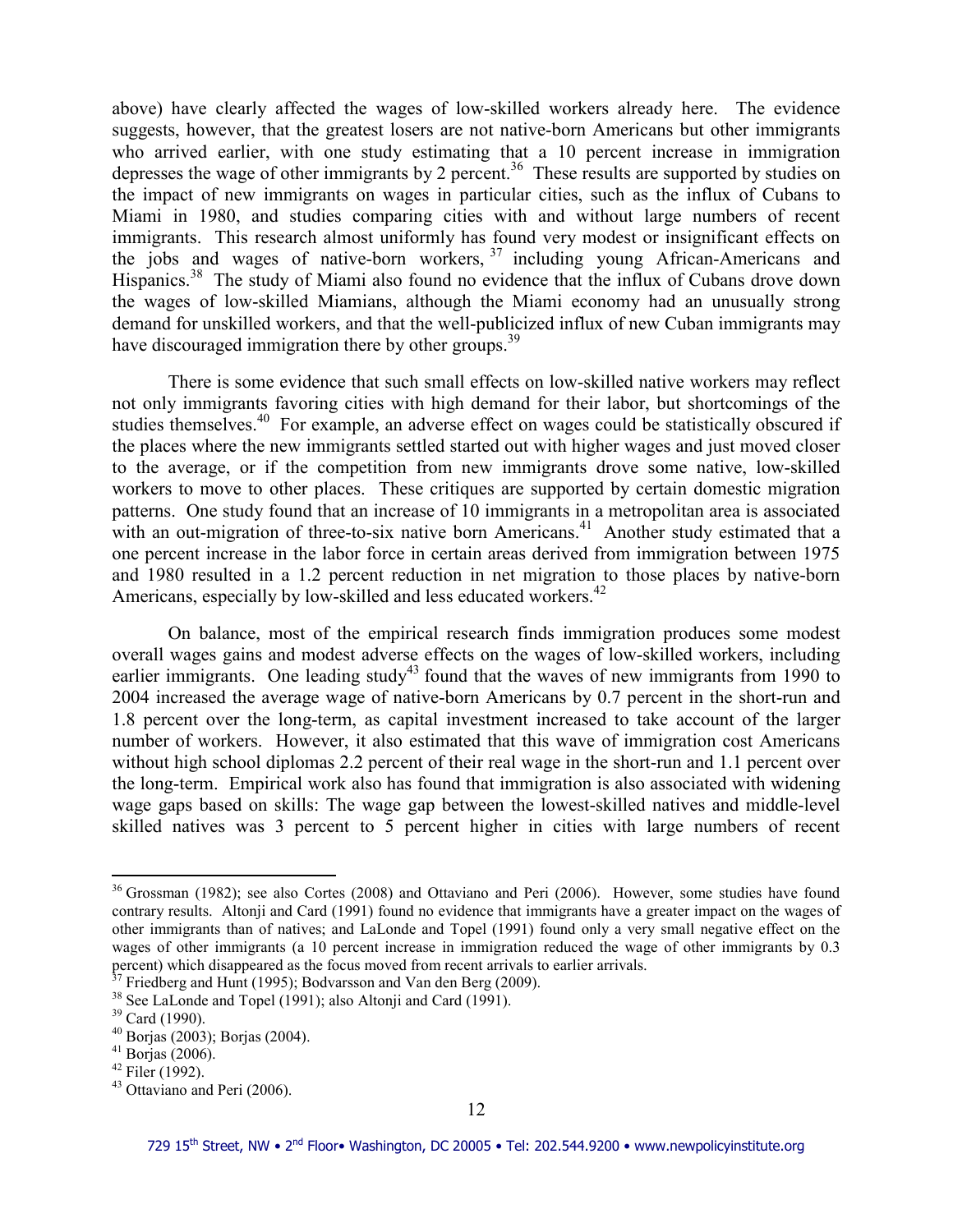immigrants than in places with less immigration.<sup>44</sup> Other studies also have found that immigrants have taken the place of low-skilled Americans in agriculture and certain services.<sup>45</sup> but it is not clear whether American workers already were leaving those sectors, perhaps for higher-paying jobs. It is also possible that without low-wage immigrant labor, imports might have displaced some of U.S. domestic agriculture, reducing jobs for Americans and raising the price of food for everyone.

 A number of studies have also examined the economic effects of immigration by people with advanced skills. Most of these studies have found no negative income effects for highlyskilled Americans, in part because many high-skill professions have labor shortages. For example, one recent analysis $46$  found that immigration from 1994 to 2000 led to modest increases in the wages of professionals and service workers. It also found certain negative income effects tied not to new high-skilled immigrants, but to those who had arrived some time ago. This suggests that high-skilled jobs require great proficiency in English and sophisticated institutional knowledge, which makes new, skilled immigrants less than perfect substitutes for Americans; but over time, assimilation makes those immigrants more competitive with native-born workers. Similar results have been found in studies of highly-skilled immigrants in other societies, such as the large influx of well-educated Russians to Israel from 1990 to  $1994.47$  However, one analysis which focused on new immigrants to the United States with doctorates in science did estimate that a substantial increase in such immigrants led to lower earnings by American and resident, foreign-born scientists and engineers with the same degrees.<sup>48</sup>

#### *The Impact of Undocumented Immigrants*

 The Immigration Reform and Control Act (IRCA) of 1986, which granted legal status to 1.7 million long-term undocumented immigrants, provides a natural setting to examine the effects of legalization on wages and jobs. The Pew Hispanic Center has estimated that undocumented immigrants currently account for 30 percent of the country's total foreign-born population and five percent of the workforce.<sup>49</sup> Much of the relevant research has focused on the impact on the wages of the newly documented immigrants themselves. These studies have found wage gains after four years of 6 percent,<sup>50</sup> 9.3 percent<sup>51</sup> and 15 percent<sup>52</sup> for men, and 21 percent for women.<sup>53</sup> Other studies, however, have focused on the effect of the immigration reform on Americans and immigrants who already had legal status. One study focused on manufacturing workers found positive but negligible effects, with every one percent increase in the proportion of legal immigrants associated with a one-hundredth of one percent increase in the average manufacturing wage. $54$ 

 $\overline{a}$  $44$  Card (2007).

<sup>&</sup>lt;sup>45</sup> Smith and Edmonston (1997), Chapter 5.

<sup>&</sup>lt;sup>46</sup> Orrenius and Zavodny (2006).

 $47$  Friedberg (2001).

 $48$  Borjas (2005).

<sup>49</sup> Passel and Cohn (2009).

<sup>&</sup>lt;sup>50</sup> Kossoudji and Cobb-Clark (2002).

<sup>51</sup> Amuedo-Dorantes et al. (2007).

 $52$  Rivera-Batiz (1999).

<sup>53</sup> Amuedo-Dorantes et al. (2007); Rivera-Batiz (1999).

 $54$  Cobb-Clark et al. (1995).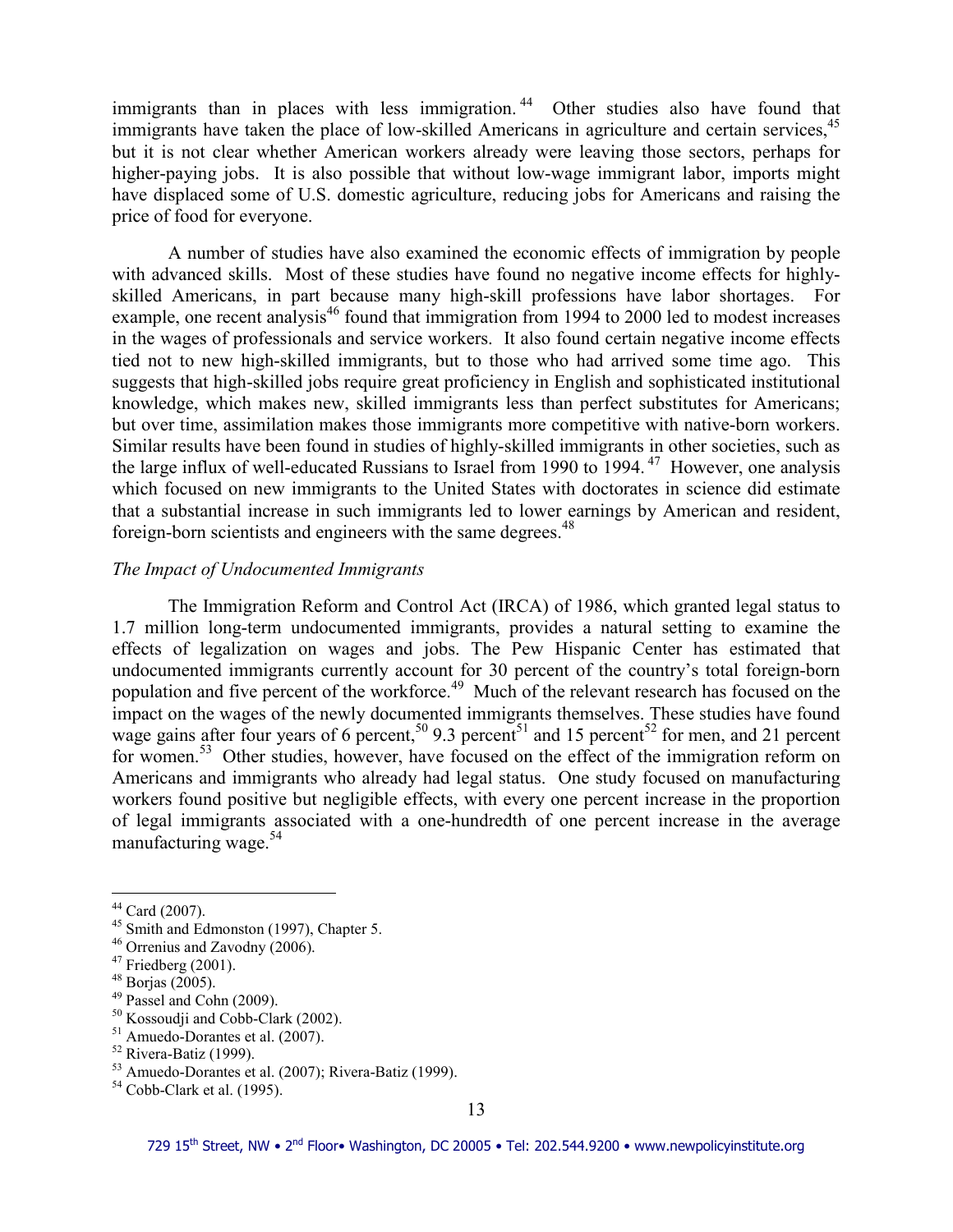Other research tends to confirm that while the new immigrants experience the largest wage increases, the wages of native-born workers also increase. For example, one new study estimates that immigration reforms that create a path to permanent status increase the annual wages of newly-documented immigrants by \$4,405 for less-skilled jobs and \$6,185 for highlyskilled positions, and also push up the annual wage of Americans by \$162 for less skilled jobs and  $\$74$  for the more highly skilled ones.<sup>55</sup> Another recent study has questioned these positive effects, finding that reforms have neither positive nor negative wage effects unless the previously-undocumented workers are highly-skilled.<sup>56</sup> That study, however, examined only the short-term wage effects, four to 13 months following legalization; and its authors acknowledge that wages effects could emerge with more time. Other research supports this view, especially if legal status enables newly-documented immigrants to "move more freely within the US to areas with low unemployment rates and pent-up demand for low-skill workers."<sup>57</sup>

 The wage effects of immigration reform are also linked to its impact on workplace violations in labor markets with large numbers of low-wage immigrant workers. A recent landmark study of more than 4,000 workers in low-wage industries in Chicago, Los Angeles and New York City found widespread violations of minimum wages and overtime laws as well as "off the clock" and meal-break regulations, affecting both immigrant and American workers.<sup>58</sup> Some 26 percent of the workers surveyed were paid less than the minimum wage, including 16 percent of the native-born workers, 26 percent of legal immigrants and 38 percent of undocumented immigrants. The study found that the violations cost an average worker \$2,634 annually or about 15 percent of their earnings. Since the violations are significantly more common among undocumented workers, the research supports strongly that immigration reform could significantly increase the wages of formerly undocumented immigrants, which in turn would limit the ability of employers to exploit the undocumented status of some workers and thereby reduce downward pressures on the wages of Americans working in the same occupations and industries. This conclusion is supported by other research which finds that newly-legalized workers invest more in education and efforts to improve their English skills, further raising their wages; and greater competition from these workers can induce some lower-skilled American workers to acquire more skills and education as well, raising their wages. A recent study estimates that these effects could generate gains of \$180 billion over time, equal to nearly 1.3 percent of GDP.<sup>59</sup>

### *Other Economic Effects of Immigration*

 Immigration has numerous other economic effects, although many of them have not yet been analyzed carefully. One study found that immigration to an urban area equal to one percent of its population is associated with a one percent increase in rents and housing values; $60$  but other

<sup>&</sup>lt;sup>55</sup> Hinojosa-Ojeda (2010).

 $<sup>56</sup>$  Hill et al. (2010). The study divided immigrants into three groups: Those who entered illegally ("crossers"), others</sup> who overstayed their visas ("overstayers"), and those who were continuously legal. The differences in formal education across the three groups are striking: Crossers have an average of 9.5 years of formal education, overstayers have 13.7 years of education, and the continuously legal have 14.3 years. Approximately half of America's current illegal immigrants are crossers, and nearly half are overstayers.

<sup>&</sup>lt;sup>57</sup> Orrenius and Zavodny (2004).

<sup>58</sup> Bernhardt et al. (2009).

<sup>59</sup> Dixon and Rimmer (2009).

 $60$  Saiz (2006).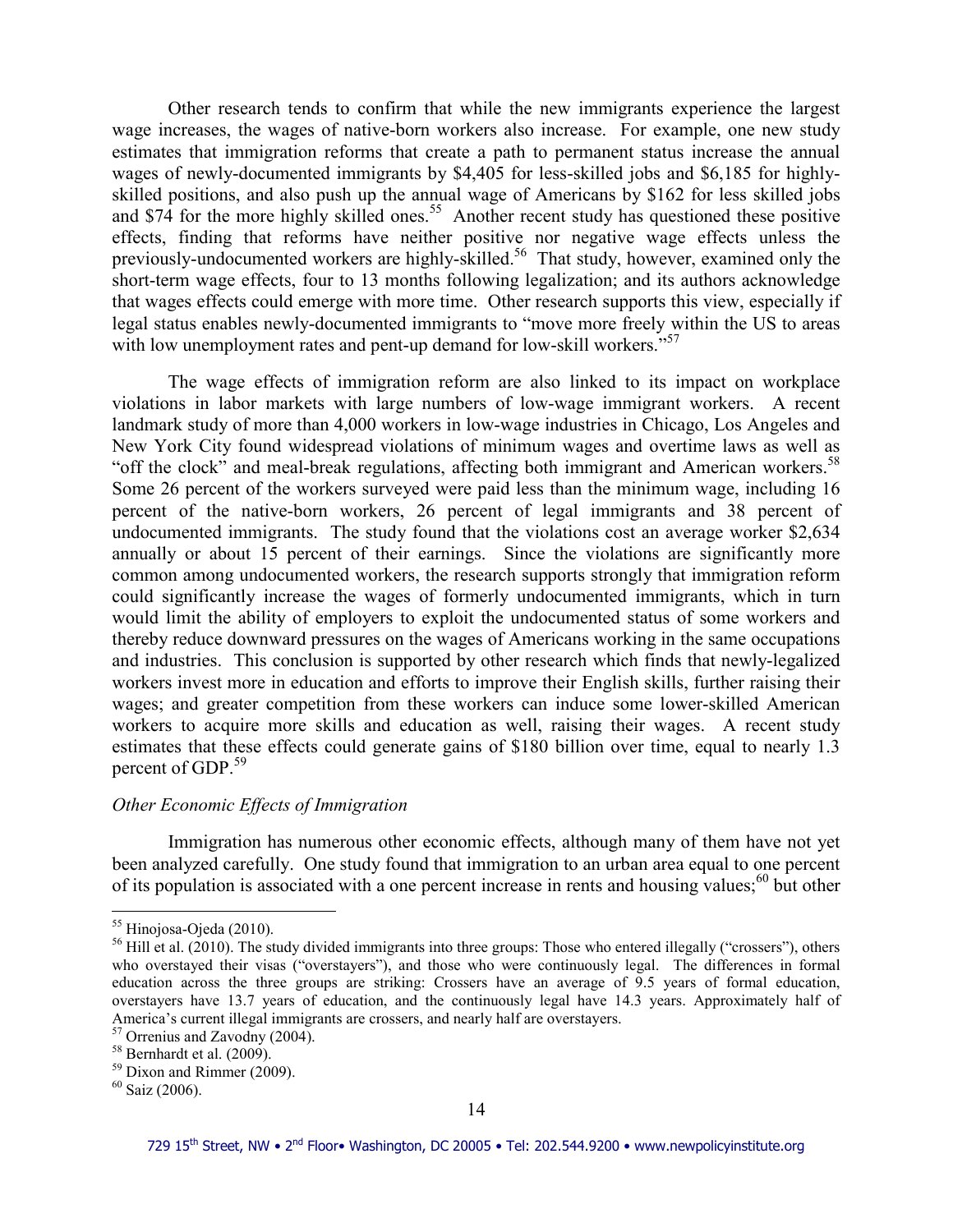research suggests that such increases in the gross rents of Americans are accompanied by increases in their incomes, leaving the economic burden of their rents unchanged.<sup>61</sup> The impact of immigration on entrepreneurship and innovation is clearer. Immigrants are generally people who plan and choose to uproot themselves to another nation and culture, and therefore are commonly considered to be on average more aggressive and entrepreneurial than others in their home countries. One often-cited study found that the share of Silicon Valley start-ups run by immigrants from China and India increased from 12 percent in 1980-1984 to 29 percent in 1995- 1998, following large increases in immigration from those countries.<sup>62</sup> Other research has found similar results nationwide: Immigrants helped to establish one-quarter of all startups in the engineering and technology sectors from 1995 to 2005; and by 2005, these startups recorded \$52 billion in sales and employed some  $450,000$  workers.<sup>63</sup> Other analyses have found that across all industries and sectors, immigrants are 30 percent more likely to start their own businesses than native-born Americans and account for 12.5 percent of all business owners.<sup>64</sup> Most of these new businesses are not in technology or science, but in services, construction, wholesale trade, recreation, and arts and entertainment. This entrepreneurial phenomenon is not limited to highly-skilled immigrants: Immigrants without high school diplomas, who account for about 31 percent of all immigrants, comprise an estimated 27 percent of all immigrant business owners.

# **IV. The Fiscal Effects of Immigration**

 Immigration also has some significant effects on the federal budget, both positive and negative. Low-skilled immigrants, both legal and undocumented, impose a net burden on government budgets, receiving benefits that exceed the taxes they pay. However, the same holds true for many Americans, especially in a period when federal spending far exceeds federal revenues. Moreover, the tax payments of highly-skilled immigrants exceed the benefits they claim, especially since most immigrants are relatively young; and empirical research generally suggests that their contributions offset the net costs of other immigrants. This phenomenon is not limited to the United States. One recent analysis that reviewed empirical studies of the fiscal effects of immigration in Europe and the United States found that the net fiscal burden or contribution of immigration is equal to a negative one percent to a positive one percent of  $GDP<sup>65</sup>$ 

 Many of these studies use a static model to estimate these net costs or contributions, taking a snapshot that usually covers one year and therefore does not take account of how the economic status of immigrants changes over time. More dynamic models attempt to consider the net fiscal effects of immigrants and their descendents over a lifetime.<sup>66</sup> For example, the waves of young, payroll-tax-paying immigrants in recent years, with higher labor participation rates than native-born Americans, may relieve some of the long-term fiscal stresses associated with the aging of the American population and the rising attendant costs of Social Security and

 $61$  Greulich et al. (2004).

 $62$  Saxenian (1999).

 $63$  Wadhwa et al. (2008).

<sup>&</sup>lt;sup>64</sup> Fairlie (2008).

 $65$  Rowthorn (2008).

<sup>66</sup> *Ibid.*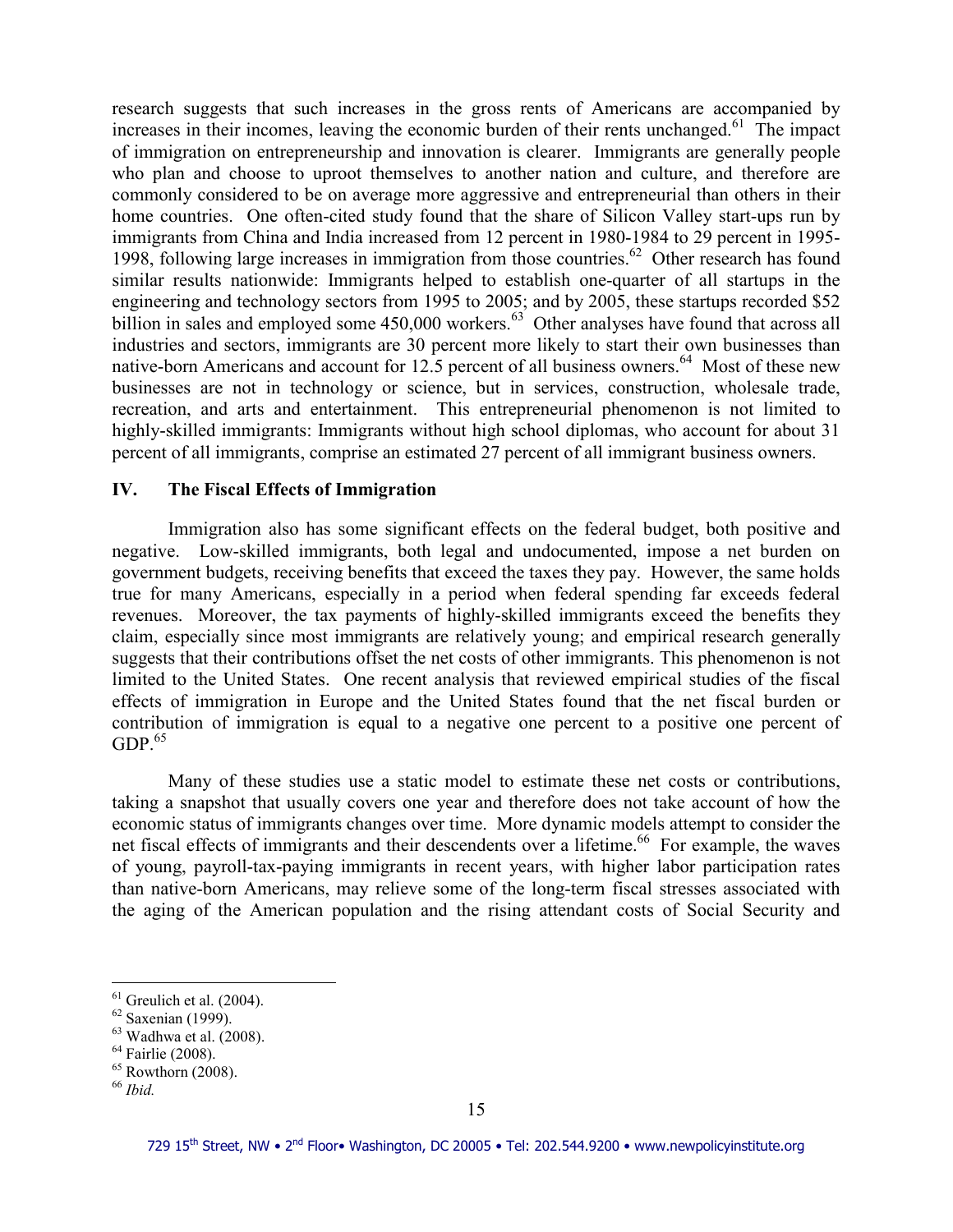Medicare. The static estimates also do not take account of the taxes paid by U.S.-born children of immigrants who no longer live in immigrant-headed households. <sup>67</sup>

 A landmark study by the National Research Council employed both static and dynamic analyses of the fiscal effects of immigration.<sup>68</sup> The static analysis measured the fiscal impact of immigrants on states and localities, based on estimated costs in New Jersey and California; and the analysis found that immigrants generate a net state and local fiscal burden equivalent to between \$166 and \$226 per-native household, or less than one-half of one percent of average household income. Furthermore, the analysis found that immigration also produced a net fiscal *contribution* or surplus at the federal level, when national defense is treated as a pure "public good" that does not increase as the number of immigrants rises.<sup>69</sup> This part of the analysis concluded that the average immigrant household in New Jersey and California made an estimated net, annual contribution to the federal budget of \$520 and \$127, respectively.

 The study also analyzed the dynamic, long-term fiscal effects of immigration and found that the average, net present value of the lifetime fiscal effect of immigrants and their descendents was equal to  $$80,000$  per immigrant.<sup>70</sup> On an individual basis, the dimensions of this contribution depend on the immigrant's age arriving in the United States and education: Unsurprisingly, young and highly-educated immigrants generate the largest fiscal contributions. An immigrant who arrives as a young adult typically does not attend American schools, the largest fiscal burden for local and state governments, and works in ways that generate tax revenues. Those who arrive as children do take advantage of taxpayer-financed education, but also face a lifetime of paying taxes equivalent to the taxes paid by Americans with the same education and skills. Furthermore, the second generation of immigrants, on average, is better educated and earns higher incomes than their immigrant parents, producing net fiscal benefits;<sup>71</sup> and within two generations, the educational and income characteristics of the descendents of immigrants are indistinguishable from native-born Americans.

 The educational level of immigrants when they arrive also, naturally, has powerful fiscal implications. One study estimated that if the share of immigrants who are highly-skilled and age 40 to 44 years old increased from 0.44 percent to 0.62 percent (1.6 million immigrants), the fiscal effects could largely eliminate future budget deficits.<sup>72</sup> And the largest fiscal burdens are associated with new, elderly immigrants, who have paid no taxes but may be eligible for Medicaid and Supplemental Security Income (SSI). As a general proposition, therefore, the fiscal effect of immigration is generally positive at the federal level, where benefits are highly concentrated on older recipients, and generally negative for the relative handful of states and localities with large shares of recent immigrants, especially those with school-age children.<sup>73</sup>

 $67$  Smith and Edmonston (1997).

<sup>68</sup> *Ibid.*

 $69$  Auerbach and Oreopoulos (2000) also note that the overall fiscal impact of immigration depends on the growth of government spending, especially defense spending, relative to increases in immigration.

See Smith and Edmonston (1997), chapter 7, for more details. The weighted average net present value of lifetime fiscal contribution of immigrants is estimated at \$80,000 per immigrant.

 $71$  Card (2005). For a contrary view, see Rector and Kim (2007).

<sup>72</sup> Storesletten (2000).

 $73$  Smith and Edmonston (1997).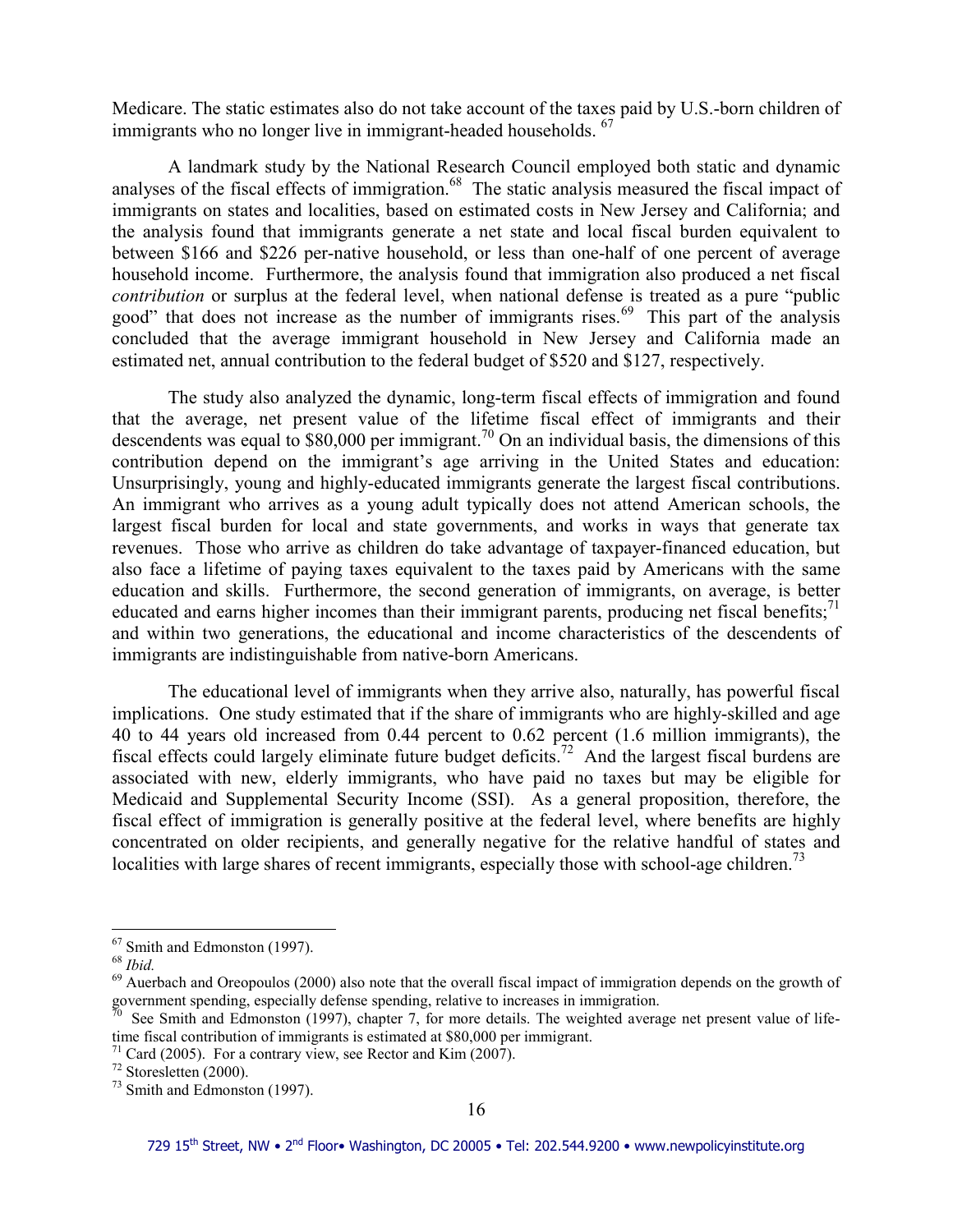#### **V. Conclusion**

The evidence and analysis show that the immigrant population in the United States is as varied as native-born Americans and less different than often assumed. Roughly equal shares of immigrants and native-born Americans have college or graduate degrees, for example, and more than one-quarter of current immigrants are managers or professionals. However, the evidence also shows that, as is widely assumed, a larger share of immigrants lack high school diplomas, especially among undocumented immigrants. It is less-widely recognized that undocumented male immigrants have the highest labor participation rates of any group in America principally because, compared to the native born, undocumented immigrants are twice as likely to be in households with spouses and children.

 The evidence and analysis also show that high levels of immigration have had no adverse effect on the average wages of native-born Americans. In fact, studies indicate that the recent waves of immigration have positive long-term effects on average wages as capital investment rises to take account of the larger numbers of workers. However, immigration does have distributional wage effects, generally raising the average wage of highly-skilled Americans and reducing the wages or wage gains of some low-skilled Americans, who compete for jobs in places with large numbers of recent immigrants, including undocumented immigrants.

 The evidence and analysis further show that immigration reform could reverse these adverse effects. Reforms which create a path to legal status for undocumented immigrants would allow immigrants to move more freely to labor markets with unmet demand for lowerskilled workers, reducing their competition with native-born Americans with the same skills. Moreover, legal status would confer protections which are currently unavailable to undocumented immigrants, especially minimum wage protections. Ending the ability of unscrupulous companies to recruit recent immigrants to work for less than the minimum wage would reduce the downward pressures on the wages of low-skilled natives currently coming from below-minimum wage immigrant workers.

 Finally, the evidence and analysis show that taking into account both spending and revenues, immigrants are not a net drain on most state, local and federal budgets. In any year, a handful of states with large numbers of recent immigrants with children incur significant net budget costs, largely from the educational and medical costs associated with the children. At the federal level, however, revenues from immigrants equal or exceed spending on immigrants. Moreover, on a longer-term basis, the lifetime earnings of immigrants, most of whom arrive in America at post school-age and without elderly parents eligible for Social Security and Medicare, are likely to exceed the lifetime government spending they claim. These net fiscal gains also would be enhanced by immigration reform, which would indirectly increase the taxable incomes of both immigrants and native-born Americans.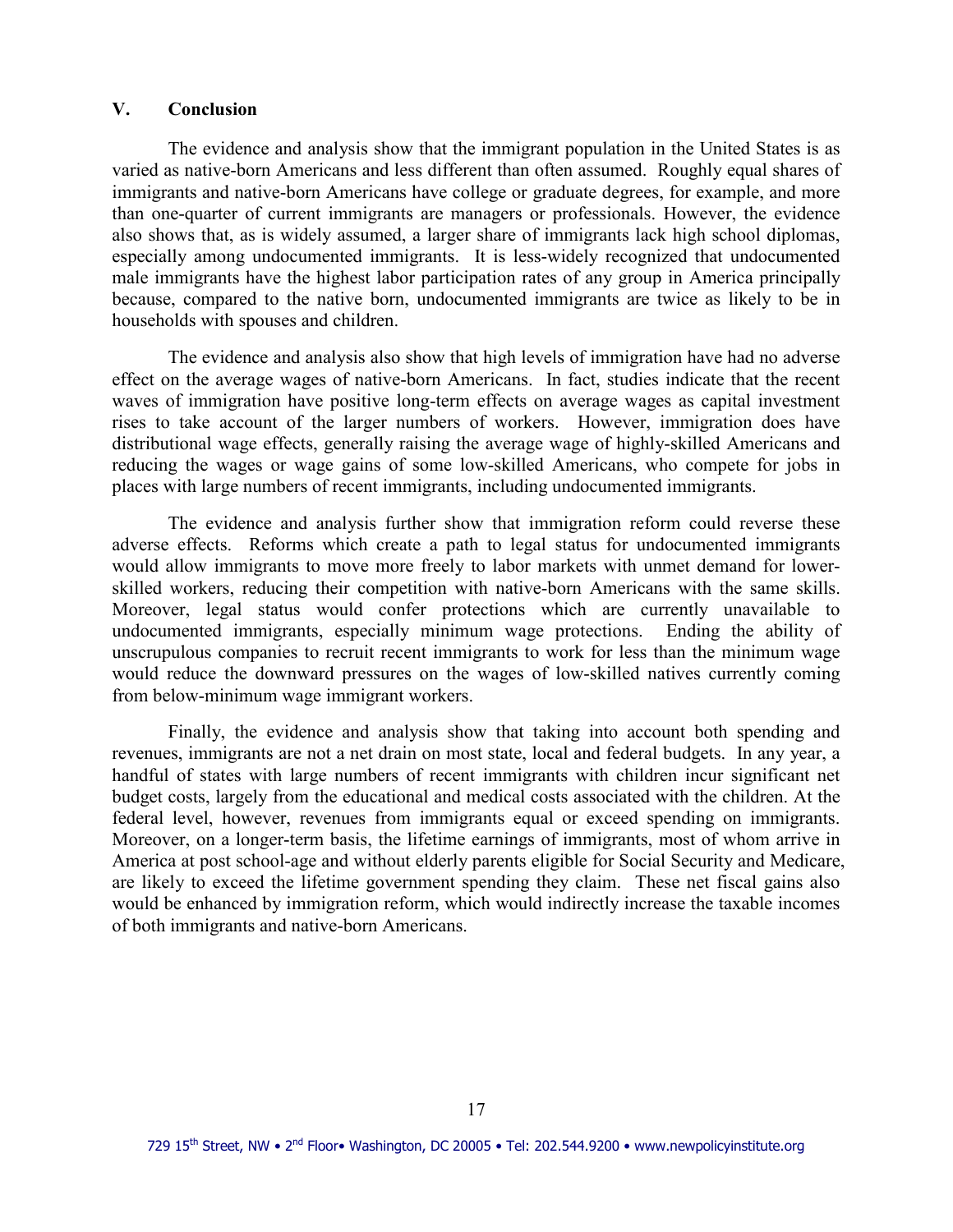#### **Appendix A: The Impact of Immigration on Wages, Technical Analysis**

 Figure A, below, depicts how immigration affects the wages and incomes of native workers. This model<sup>74</sup> assumes a single good being produced, fixed numbers of inputs of unskilled and skilled workers, no trade, and a constant rate of return. Before immigration, unskilled native workers, B, earn wage  $W_0$ . The income of all unskilled native workers is the square area defined by  $W_0OBD$ . The income of skilled workers is the area defined by  $AW_0D$ , the area under the demand curve and above unskilled income. Therefore, the income of all native workers is the area, AOBD.

 Now assume an influx of unskilled immigrants. The labor supply curve moves out to C; and since there are more workers than before, the wage drops to  $W_1$ . Unskilled workers earn income of  $W_1OCE$ , the sum of unskilled natives' income of  $W_1OBF$  and unskilled immigrants' income of FBCE. Skilled native workers earn income of AW1E. The income of unskilled native workers' income has contracted from  $W_0OBD$  to  $W_1OBF$ , while the income of skilled native workers' has expanded from A  $W_0D$  to  $AW_1E$ . A portion of the higher income of all skilled workers,  $W_0W_1FD$ , comes from a transfer from the income of unskilled native workers. The remaining area, DFE, is the net gain for skilled native workers (called "native surplus"). Immigration has increased the income of all native workers by DFE.

# **Figure A. Native Surplus and Income Transfer from Unskilled to Skilled Workers With an Influx of Lower-Skilled Immigrant Workers**



 The slope of the demand curve determines how much of the increased income, DBCE, will go to skilled native-born workers and how much will go to unskilled immigrants. The more flat and inelastic is the demand curve, the greater is the gain for the unskilled immigrants. Skilled, native-born workers gain in a transfer of income from unskilled native-born workers, because the labor of unskilled immigrants displaces the work of some unskilled native-born workers but complements the work of skilled native-born workers. Similarly, if large numbers of skilled immigrants arrive, and the work of unskilled native-born workers complements of work of the new, skilled immigrants, the wage of unskilled native workers will rise while the wage of skilled native-born workers would fall.

<sup>&</sup>lt;sup>74</sup> See Smith and Edmonston (1997), chapter 4; and Bodvarsson and Van den Berg (2009), chapter 5.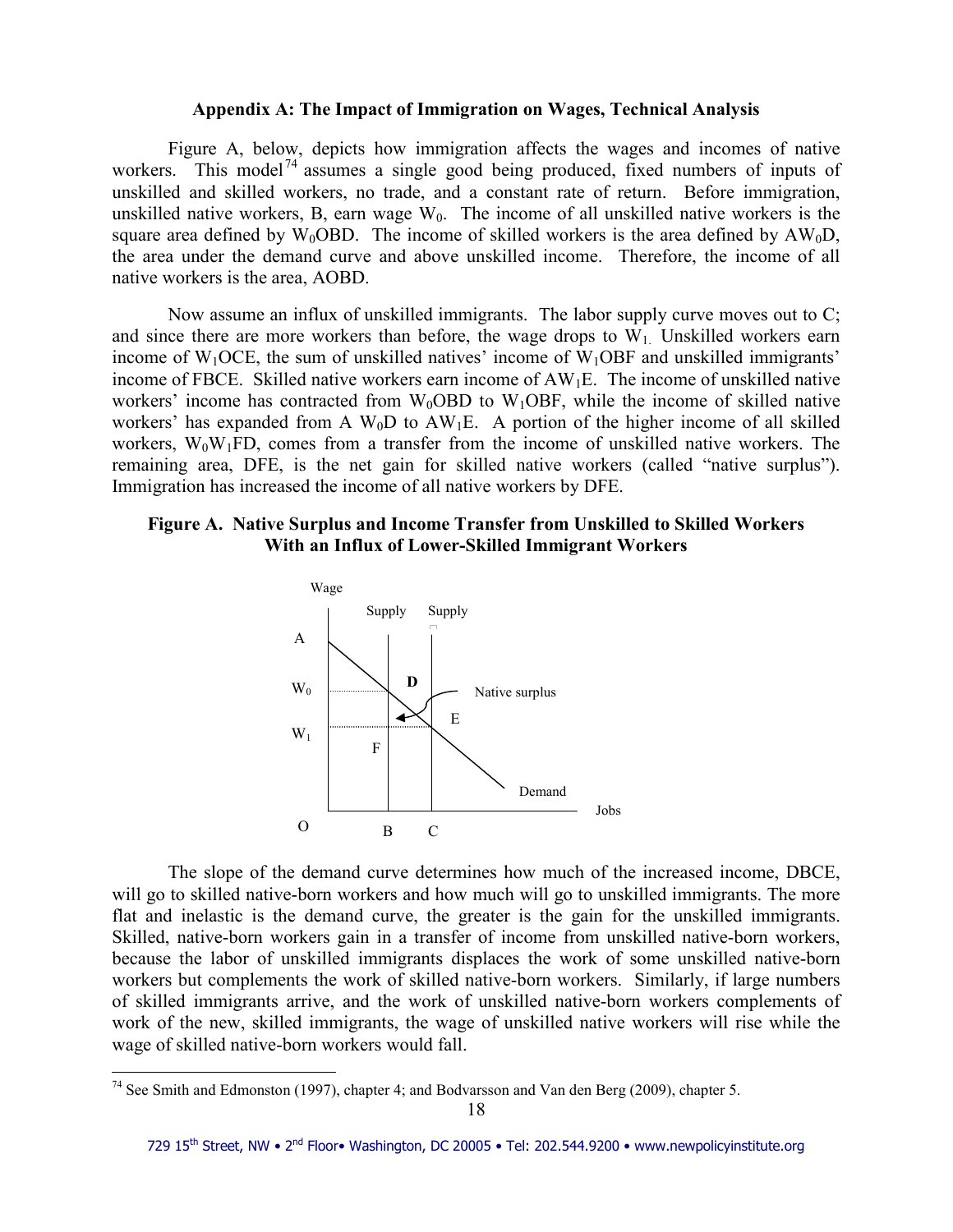### **References**

Altonji, Joseph G., and David Card. 1991. "The Effects of Immigration on the Labor Market Outcomes of Less-Skilled Natives." In Abowd, John M. and Richard B. Freeman (Eds.), *Immigration, Trade and the Labor Market.* (Chicago: University of Chicago Press for the National Bureau of Economic Research, 1991).

Ameudo-Dorantes, Catalina, Cynthia Bansak, and Steven Raphael. 2007. "Gender Differences in the Labor Market: Impact of IRCA's Amnesty Provisions." *American Economic Review* 97 (2): 412-16.

Auerbach, Alan J. and Philip Oreopoulos. 2000. "The Fiscal Effect of U.S. Immigration: A Generational-Accounting Perspective." *Tax Policy and the Economy*, Vol. 14.

Bernhardt, Annette et al. 2009. "Broken Laws, Unprotected workers: Violations of Employment and Labor Laws in America's Cities." Center for Urban Economic Development, National Employment Law Project, UCLA Institute for Research on Labor and Employment.

Bodvarsson, Örn B. and Hendrik Van den Berg. 2009. *The Economics of Immigration: Theory and Policy*. (Berlin: Springer, 2009).

Borjas, George J. 2003. "The Labor Demand Curve is Downward Sloping: Reexamining the Impact of Immigration on the Labor Market." *Quarterly Journal of Economics*, 118, 1335-1374.

Borjas, George J. 2004. "Increasing the Supply of Labor through Immigration: Measuring the Impact on Native-born Workers." Backgrounder of Center for Immigration Studies.

Borjas. George J. 2005. "The Labor Market Impact of High-Skill Immigration." National Bureau of Economic Research, Working Paper No. 11217.

Borjas, George J. 2006. "Native Internal Migration and the Labor Market Impact of Immigration." *Journal of Human Resources*, 41, 221-258.

Card, David. 1990. "The Impact of the Mariel Boatlift on the Miami Labor Market." *Industrial and Labor Relations Review*, 43, 245-257.

Card, David. 2005. "Is the New Immigration Really so Bad?" National Bureau of Economic Research, Working Paper 11547.

Card, David. 2007. "How Immigration Affects U.S. Cities." Center for Research and Analysis of Migration, Discussion Paper Series CDP No. 11/07.

Cobb-Clark, Deborah A., Clinton R. Shiells, Lindsay B. Lowell. 1995. "Immigration Reform: The Effects of Employers Sanctions and Legalization on Wages." *Journal of Labor Economics*, Vol. 13, No. 3, pp. 472-498.

Congressional Budget Office (CBO). 2005. The Role of Immigrants in the U.S. Labor Market.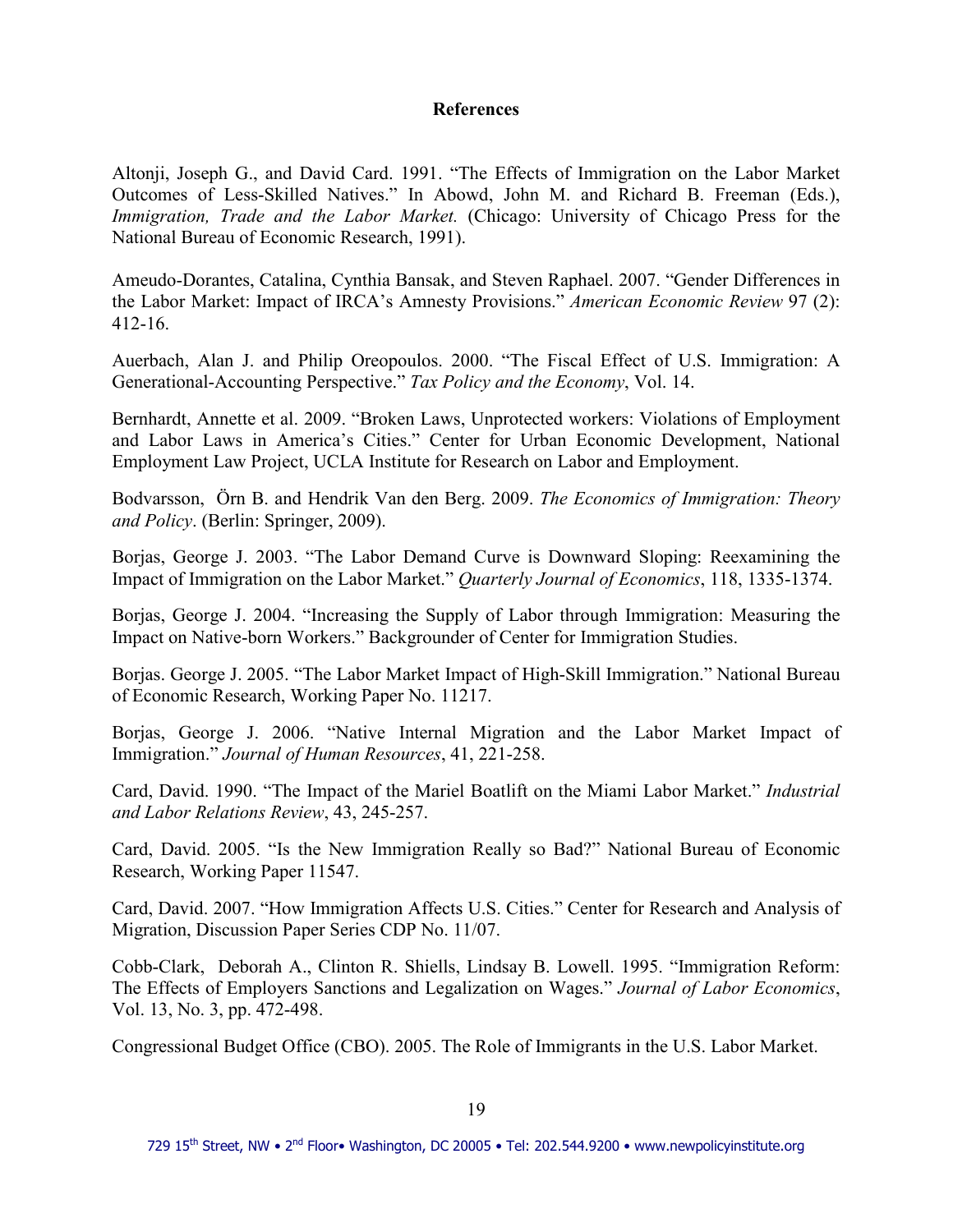Cortes, David. 2009. "The Economic Impact of Immigration." In Coates, David and Peter Siavelis (Eds). *Getting Immigration Right: What Every American Needs to Know*. (Washington DC: Potomac Books, 2009)

Cortes, Patricia. 2008. "The Effect of Low-skilled Immigration on U.S. Prices: Evidence from CPI Data." *Journal of Political Economy* Vol. 116. No. 3.

Dixon, Peter B. and Maureen T. Rimmer. 2009. "Restriction or Legalization? Measuring the Economic Benefits of Immigration Reform." Cato Institute Trade Policy Analysis.

Fairlie, Robert W. 2008. "Estimating the Contribution of Immigrant Business Owners to the U.S. Economy." Small Business Administration.

Filer, Randall K. 1992. "The Effect of Immigrant Arrivals on Migratory Patterns of Native Workers." In Geroge J. Borjas and Richard B. Freeman (Eds). *Immigration and the Work Force.*  (Chicago: University of Chicago Press, 1992).

Friedberg, Rachel. 2001. "The Impact of Mass Migration on the Israeli Labor Market." *Quarterly Journal of Economics*, Vol. 116, No. 4, pp. 1373-1408.

Friedberg, Rachel and Jennifer Hunt. 1995. "The Impact of Immigrants on Host Country Wages, Employment and Growth." *Journal of Economic Perspectives,* Vol. 9, No. 2: 23-44.

Greulich, Erica, John M. Quigley, Steven Raphael. 2004. "The Anatomy of Rent Burdens: Immigration, Growth, and Rental Housing." Brookings-Wharton Papers on Urban Affairs, pp.149-205.

Grossman, Jean Baldwin. 1982. "The Substitutability of Natives and Immigrants in Production." *The Review of Economics and Statistics*, Vol. 64, No. 4, pp. 596-603.

Hamermesh, Daniel S. *Labor Demand*. (Princeton, NJ: Princeton University Press, 1996).

Hill, Laura E., Magnus Lofstrom, Joseph M. Hayes. 2010. "Immigrant Legalization: Assessing the Labor Market Effects." Public Policy Institute of California.

Hinojosa-Ojeda, Raul. 2010. "Raising the Floor for American Workers: The Economic Benefits of Comprehensive Immigration Reform." Center for American Progress and Immigration Policy Center.

Kossoudji, Sherrie A. and Deborah A. Cobb-Clark. 2002. "Coming Out of the Shadows: Learning about Legal Status and Wages from the Legalized Population." *Journal of Labor Economics*, Vol. 20, No. 3, pp. 598-628.

Lach, Saul. 2007. "Immigration and Prices." *Journal of Political Economy*, Vol. 115, No. 4.

LaLonde, Robert, and Robert H. Topel. 1991. "Labor Market Adjustments to Increased Immigration." In Abowd, John M. and Richard B. Freeman (Eds). *Immigration, Trade and the Labor Market.* (Chicago: University of Chicago Press, 1991).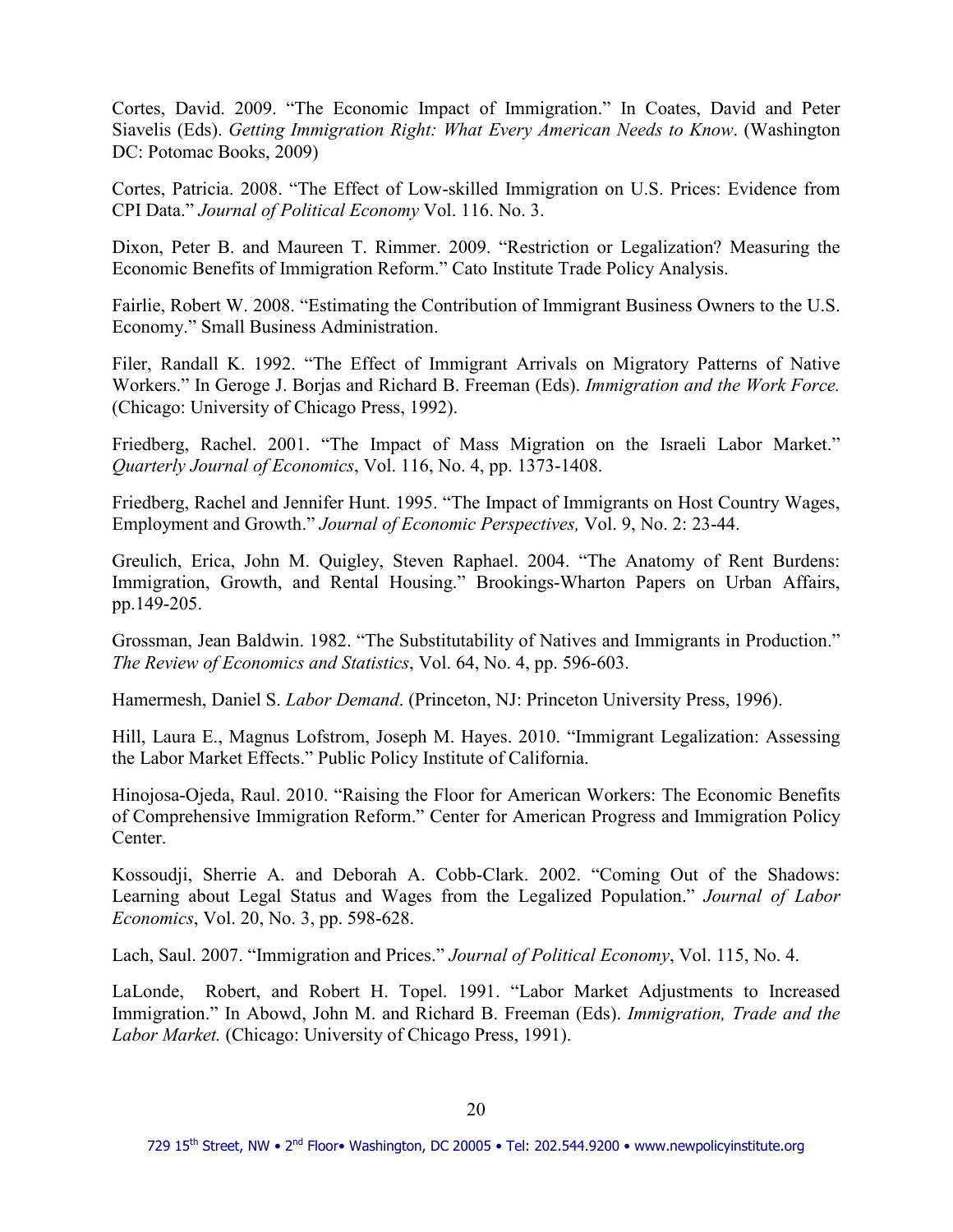Longhi, Simonetta, Peter Nijkamp and Jacques Poot. 2005. "A Meta-Analytic Assessment of the Effect of Immigration on Wages." *Journal of Economic Surveys*, Vol. 19, No. 3, pp.451-477.

Orrenius Pia M. and Madeline Zavodny. 2006. "Does Immigration Affect Wages? A Look at Occupation-Level Evidence." IZA Discussion Paper No. 2481.

Orrenius, Pia M. and Madeline Zavodny. 2004. "What are the Consequences of an Amnesty for Undocumented Immigrants?" Working Paper of Federal Reserve Bank of Atlanta.

Ottaviano, Gianmarco and Giovanni Peri. 2006. "Rethinking the Effects of Immigration on Wages." National Bureau of Economic Research Working Paper 12497.

Passel, Jeffrey S. and D'Vera Cohn. 2009. "A Portrait of Unauthorized Immigrants in the United States." Pew Hispanic Center.

Rector, Robert and Christine Kim. 2007. "The Fiscal Cost of Low-skill Immigrants to the U.S. Taxpayer." Heritage Special Report, the Heritage Foundation.

Rivera-Batiz, Francisco. 1999. "Undocumented Workers in the Labor Market: An Analysis of the Earnings of Legal and Illegal Mexican Immigrants in the United States." *Journal of Population Economics*, 12(1), 91-116.

Rowthorn, Robert. 2008. "The Fiscal Impact of Immigration on the Advanced Economies." *Oxford Review of Economic Policy*, Vol. 24, No. 3, pp. 560-580.

Saiz, Albert. 2006. "Immigration and Housing Rents in American Cities." *Journal of Urban Economics* 61, 345-371.

Saxenian, AnnaLee. 1999. Silicon Valley's New Immigrant Entrepreneurs. Public Policy Institute of California.

Smith, James P. and Barry Edmonston (Eds). *The New Americans: Economic, Demographic and Fiscal Effects of Immigration.* (Washington, DC: National Research Council, National Academic Press, 1997).

Storesletten, Kjetil. "Sustaining Fiscal Policy through Immigration." *Journal of Political Economy*, Vol. 108, No. 2.

U.S. Census Bureau. (2008a). "Foreign-born Populations of the United States." Current Population Survey.

U.S. Census Bureau. (2008b). American Community Survey: 1-Year Estimates.

U.S. Census Bureau*. Statistical Abstract 2009.* (Washington DC: Commerce Department, US Census Bureau, 2008).

U.S. Census Bureau. *Statistical Abstract 2010*. (Washington DC: Commerce Department, US Census Bureau, 2009).